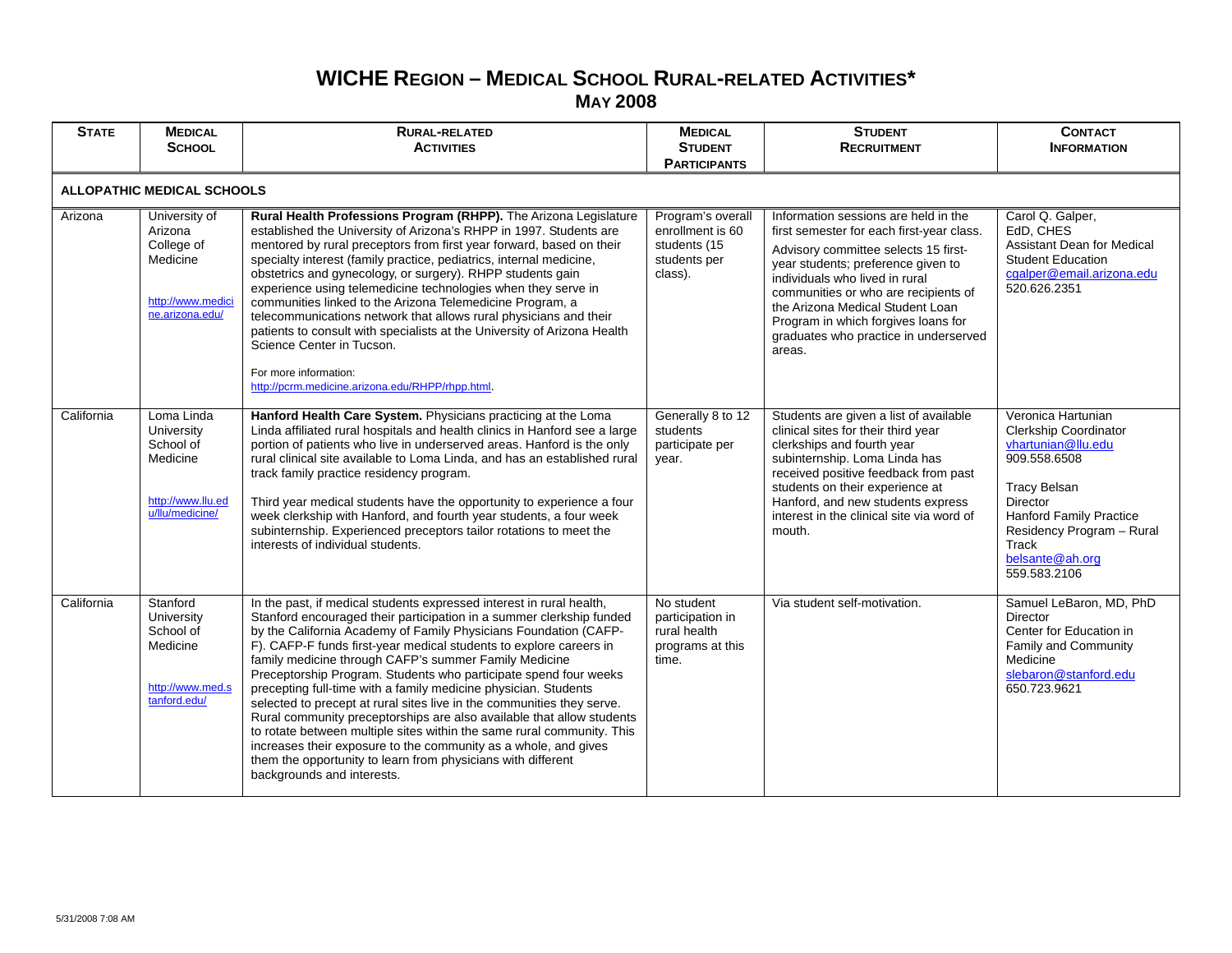| <b>STATE</b> | <b>MEDICAL</b><br><b>SCHOOL</b>                                                                                       | <b>RURAL-RELATED</b><br><b>ACTIVITIES</b>                                                                                                                                                                                                                                                                                                                                                                                                                                                                                                                                                                                                                                                                                                                                                                                                                                                                                                                                                                                                                                                                                                                                                                                                                                        | <b>MEDICAL</b><br><b>STUDENT</b><br><b>PARTICIPANTS</b>                                                                                          | <b>STUDENT</b><br><b>RECRUITMENT</b>                                                                                                                                                                                                                                                                                                                                                                                                                         | <b>CONTACT</b><br><b>INFORMATION</b>                                                                                                                                                                                                                                                                   |
|--------------|-----------------------------------------------------------------------------------------------------------------------|----------------------------------------------------------------------------------------------------------------------------------------------------------------------------------------------------------------------------------------------------------------------------------------------------------------------------------------------------------------------------------------------------------------------------------------------------------------------------------------------------------------------------------------------------------------------------------------------------------------------------------------------------------------------------------------------------------------------------------------------------------------------------------------------------------------------------------------------------------------------------------------------------------------------------------------------------------------------------------------------------------------------------------------------------------------------------------------------------------------------------------------------------------------------------------------------------------------------------------------------------------------------------------|--------------------------------------------------------------------------------------------------------------------------------------------------|--------------------------------------------------------------------------------------------------------------------------------------------------------------------------------------------------------------------------------------------------------------------------------------------------------------------------------------------------------------------------------------------------------------------------------------------------------------|--------------------------------------------------------------------------------------------------------------------------------------------------------------------------------------------------------------------------------------------------------------------------------------------------------|
| California   | University of<br>California (UC)<br>Davis<br>School of<br>Medicine<br>http://www.ucdm<br>c.ucdavis.edu/me<br>dschool/ | Rural Program in Medical Education (Rural-PRIME). UC Davis is<br>offering students a new five-year MD/Masters program. Coursework<br>will focus on rural health policy, public health, telemedicine,<br>culture/language competency, and other topics relevant to rural health<br>and health care delivery. Extended clinical clerkships will be<br>completed in rural sites, as will fifth-year rotations. Technologies<br>employed will include videoconferencing, telemedicine and simulation<br>applications. Collaborations with statewide (e.g., California Hospital<br>Association, CA Academy of Family Physicians) and other UC Davis<br>stakeholders are also anticipated.<br>Immersion in the rural-oriented curriculum will begin with the first year<br>in which students will learn from rural faculty instructors in seminars,<br>as well as in infield rural preceptorships. During year four students will<br>attend graduate school in public health or health informatics, with a<br>scholarship project based on a rural site. In year five students will train<br>in a typical medical year four curriculum, with an emphasis on rural<br>rotations.<br>For more information,<br>http://www.ucdmc.ucdavis.edu/medschool/rural_prime/rural_prime_program.pdf | Program started<br>in 2007 with 12<br>medical students<br>enrolled; 12<br>additional<br>students will be<br>accepted in each<br>subsequent year. | Intention is to recruit students who<br>were raised in rural areas and are most<br>likely to return to their home towns to<br>practice medicine.<br>Applicants apply for the regular MD<br>program (through AMCAS*) and Rural-<br>PRIME program (through a secondary<br>UC Davis application). Students are<br>screened and interviewed, and must<br>be accepted to both programs to gain<br>entrance.<br>*The American Medical College Application Service. | Donald Hilty, MD<br>Director, Rural Program in<br><b>Medical Education (Rural-</b><br>PRIME)<br>don.hilty@ucdmc.ucdavis.ed<br>u<br>916.734.8110 or 4121<br>Sneha Patel<br>Manager, Rural Program in<br><b>Medical Education (Rural-</b><br>PRIME)<br>sneha.patel@ucdmc.ucdavis.<br>edu<br>916.734.1433 |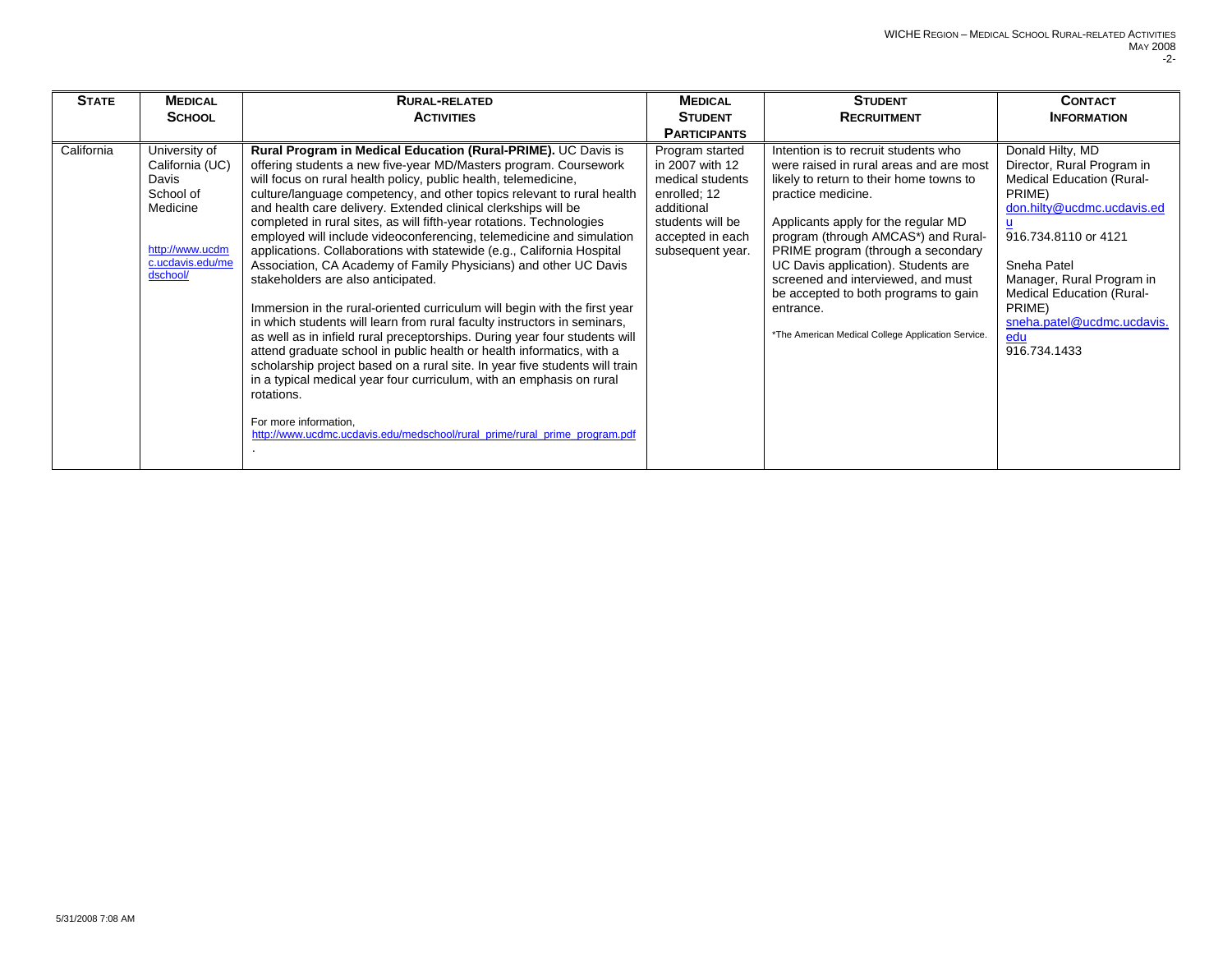| <b>STATE</b> | <b>MEDICAL</b>                                                                                                       | <b>RURAL-RELATED</b>                                                                                                                                                                                                                                                                                                                                                                                                                                                                                                                                                                                                                                                                                                                                                                                                                                                                                                                                                                                                                                                                                                                                                                                                                                                                                                                                                                                                                                                                                                                                                                                                                                                                                                                                                                                                                                                                                                                                                                                                                                                                                                                         | <b>MEDICAL</b>                                                                                                                                                                                                                                                                             | <b>STUDENT</b>                                                                                                               | <b>CONTACT</b>                                                                                                                               |
|--------------|----------------------------------------------------------------------------------------------------------------------|----------------------------------------------------------------------------------------------------------------------------------------------------------------------------------------------------------------------------------------------------------------------------------------------------------------------------------------------------------------------------------------------------------------------------------------------------------------------------------------------------------------------------------------------------------------------------------------------------------------------------------------------------------------------------------------------------------------------------------------------------------------------------------------------------------------------------------------------------------------------------------------------------------------------------------------------------------------------------------------------------------------------------------------------------------------------------------------------------------------------------------------------------------------------------------------------------------------------------------------------------------------------------------------------------------------------------------------------------------------------------------------------------------------------------------------------------------------------------------------------------------------------------------------------------------------------------------------------------------------------------------------------------------------------------------------------------------------------------------------------------------------------------------------------------------------------------------------------------------------------------------------------------------------------------------------------------------------------------------------------------------------------------------------------------------------------------------------------------------------------------------------------|--------------------------------------------------------------------------------------------------------------------------------------------------------------------------------------------------------------------------------------------------------------------------------------------|------------------------------------------------------------------------------------------------------------------------------|----------------------------------------------------------------------------------------------------------------------------------------------|
|              | <b>SCHOOL</b>                                                                                                        | <b>ACTIVITIES</b>                                                                                                                                                                                                                                                                                                                                                                                                                                                                                                                                                                                                                                                                                                                                                                                                                                                                                                                                                                                                                                                                                                                                                                                                                                                                                                                                                                                                                                                                                                                                                                                                                                                                                                                                                                                                                                                                                                                                                                                                                                                                                                                            | <b>STUDENT</b>                                                                                                                                                                                                                                                                             | <b>RECRUITMENT</b>                                                                                                           | <b>INFORMATION</b>                                                                                                                           |
|              |                                                                                                                      |                                                                                                                                                                                                                                                                                                                                                                                                                                                                                                                                                                                                                                                                                                                                                                                                                                                                                                                                                                                                                                                                                                                                                                                                                                                                                                                                                                                                                                                                                                                                                                                                                                                                                                                                                                                                                                                                                                                                                                                                                                                                                                                                              | <b>PARTICIPANTS</b>                                                                                                                                                                                                                                                                        |                                                                                                                              |                                                                                                                                              |
| California   | University of<br>California (UC)<br>Irvine<br>School of<br>Medicine<br>http://www.health<br>affairs.uci.edu/so<br>m/ | Program in Medical Education for the Latino Community (PRIME-<br>LC). In the Fall of 2004, UC Irvine began PRIME-LC. Given a large<br>number of Latino individuals are migrants working in agriculture in<br>rural areas of California, participants in PRIME-LC have the<br>opportunity to be exposed to rural healthcare delivery. A component of<br>this program is its focus on telemedicine which facilitates medical<br>outreach with rural physicians.<br>As background, the 12 students admitted to the program on an annual<br>basis have a history of prior service and commitment to the Latino<br>community and are fluent in speaking Spanish. The program begins<br>with a summer immersion experience in Mexico that provides further<br>instruction in Spanish, supervised interaction with Spanish-speaking<br>patients and health care personnel, and additional instruction about<br>Latino cultures. The program continues at Irvine with didactic sessions<br>and structured clinical experiences in settings serving predominantly<br>Spanish-speaking patients. The program requires that all students<br>complete requirements for a master's degree in one of several areas<br>requiring further study and research relevant to Latino health needs.<br>For more information:<br>http://www.ha.uci.edu/som/meded/PrimeLC/index.html<br>$- - - - -$<br>UC Irvine medical students also have the opportunity to participate in<br>the California Academy of Family Physician's (CAFP) summer<br>preceptorship program that has the potential to expose students to<br>rural medicine. Students who participate in the preceptorship spend<br>four weeks precepting full-time with a family medicine physician.<br>Students selected to precept at rural sites live in the communities they<br>serve. Rural community preceptorships are also available that allow<br>students to rotate between multiple sites within the same rural<br>community. This increases their exposure to the community as a<br>whole, and gives them the opportunity to learn from physicians with<br>different backgrounds and interests. | In AY 2007, 48<br>students are<br>participating in<br>PRIME-LC with<br>approximately a<br>third having a<br>rural medicine<br>exposure.<br>In AY 2007, 12<br>students have<br>been placed in<br>the CAFP<br>preceptorship<br>program; three<br>students will<br>precept at rural<br>sites. | Information on PRIME-LC is available<br>on the UC Irvine website; as is<br>information on the CAFP preceptorship<br>program. | Charles Vega, MD<br>Director of PRIME-LC<br>Program<br>Department of Family<br>Medicine<br>cpvega@uci.edu<br>949.824.7136 or<br>714.456.6502 |
|              |                                                                                                                      | Additionally, fourth-year students have the opportunity to have elective<br>clerkships that potentially could be in a rural area.                                                                                                                                                                                                                                                                                                                                                                                                                                                                                                                                                                                                                                                                                                                                                                                                                                                                                                                                                                                                                                                                                                                                                                                                                                                                                                                                                                                                                                                                                                                                                                                                                                                                                                                                                                                                                                                                                                                                                                                                            |                                                                                                                                                                                                                                                                                            |                                                                                                                              |                                                                                                                                              |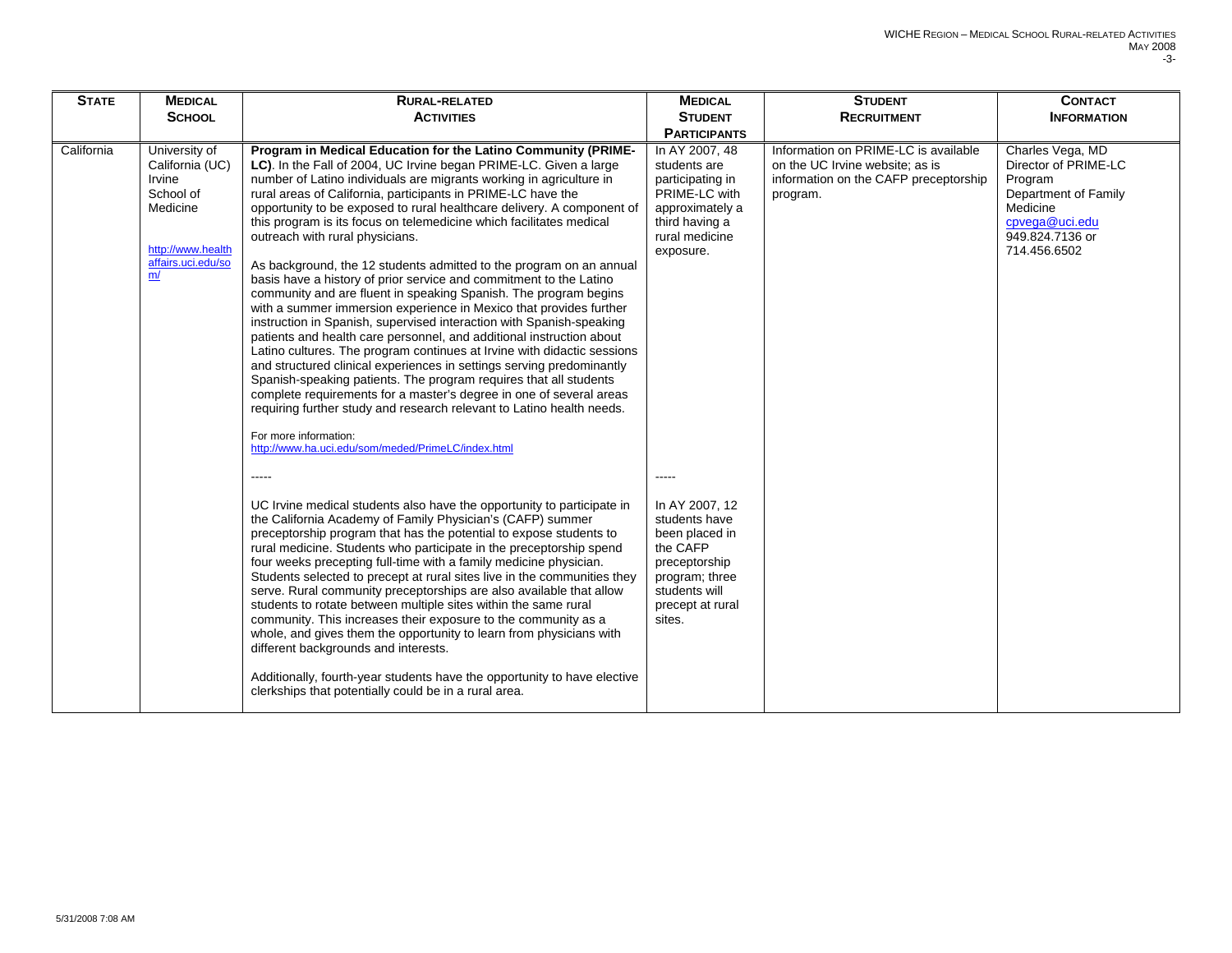| <b>STATE</b> | <b>MEDICAL</b><br><b>SCHOOL</b>                                                                                                | <b>RURAL-RELATED</b><br><b>ACTIVITIES</b>                                                                                                                                                                                                                                                                                                                                                                                                                                                                                                                                                                                                                                                                                                                                                                                                                                                                                                                                                                                                                                        | <b>MEDICAL</b><br><b>STUDENT</b>                                                                                                  | <b>STUDENT</b><br><b>RECRUITMENT</b>                                                   | <b>CONTACT</b><br><b>INFORMATION</b>                                                                                                                    |
|--------------|--------------------------------------------------------------------------------------------------------------------------------|----------------------------------------------------------------------------------------------------------------------------------------------------------------------------------------------------------------------------------------------------------------------------------------------------------------------------------------------------------------------------------------------------------------------------------------------------------------------------------------------------------------------------------------------------------------------------------------------------------------------------------------------------------------------------------------------------------------------------------------------------------------------------------------------------------------------------------------------------------------------------------------------------------------------------------------------------------------------------------------------------------------------------------------------------------------------------------|-----------------------------------------------------------------------------------------------------------------------------------|----------------------------------------------------------------------------------------|---------------------------------------------------------------------------------------------------------------------------------------------------------|
| California   | University of<br>California<br>Los Angeles<br>(UCLA)<br>School of<br>Medicine<br>http://dqsom.heal<br>thsciences.ucla.e<br>du/ | Program in Medical Education (PRIME) for Leadership Serving<br>Disadvantaged Communities. UCLA students will participate in<br>curriculum and clinical rotations that prepare them to become leaders<br>addressing the issues of the underserved and health disparities. The<br>program will include a combined MD and a master's degree selected<br>from UCLA degree programs in public health, public policy, business<br>administration, or information technologies tailored to addressing<br>health disparities and the underserved. The program will be at the<br>three campuses and will use telemedicine, clinical informatics or other<br>related fields using new technologies and multicultural solutions for<br>urban and rural disadvantaged populations. The program will have a<br>focus on telemedicine strategies, and will stress leadership training on<br>the delivery of culturally competent clinical care, the conduct of<br>research on health disparities, and the advocacy for disadvantaged<br>communities.                                           | <b>PARTICIPANTS</b><br>Over the next five<br>years, 18<br>students per year<br>will participate<br>(UCLA 10, UCR<br>4. UC Drew 4) | Students are made aware of the<br>various programs through the<br>application process. | Neil Parker, MD<br>Senior Associate Dean<br><b>Student Affairs and Graduate</b><br><b>Medical Education</b><br>nhparker@mednet.ucla.edu<br>310.825.6774 |
|              |                                                                                                                                | In addition, UC Riverside (UCR/UCLA) is located in an area serving<br>the rural disadvantaged communities and Charles Drew Medical<br>Sciences (DREW/UCLA) located in South Los Angeles (Watts) has its<br>campuses in a very disadvantaged area. Both focus on training<br>students to be physician leaders in serving underserved populations:<br>• The mission of UCR is to train physicians for medical careers of<br>service to the underserved, inland, and rural populations. Students<br>matriculating to the joint UCR/UCLA medical program are drawn<br>from the UCR undergraduate student body. Students complete the<br>first two years of medical school at UCR and then complete clinical<br>training at UCLA.<br>• The Drew/UCLA mission is to train students to practice medicine in<br>disadvantaged urban communities. Medical students in the program<br>take their first two years of basic medical science coursework at<br>UCLA, then complete their last two years of clinical work until<br>recently at the King/Drew Medical Center on the Drew campus. | 24 UCR students<br>per year<br>24 Drew students<br>per year                                                                       |                                                                                        |                                                                                                                                                         |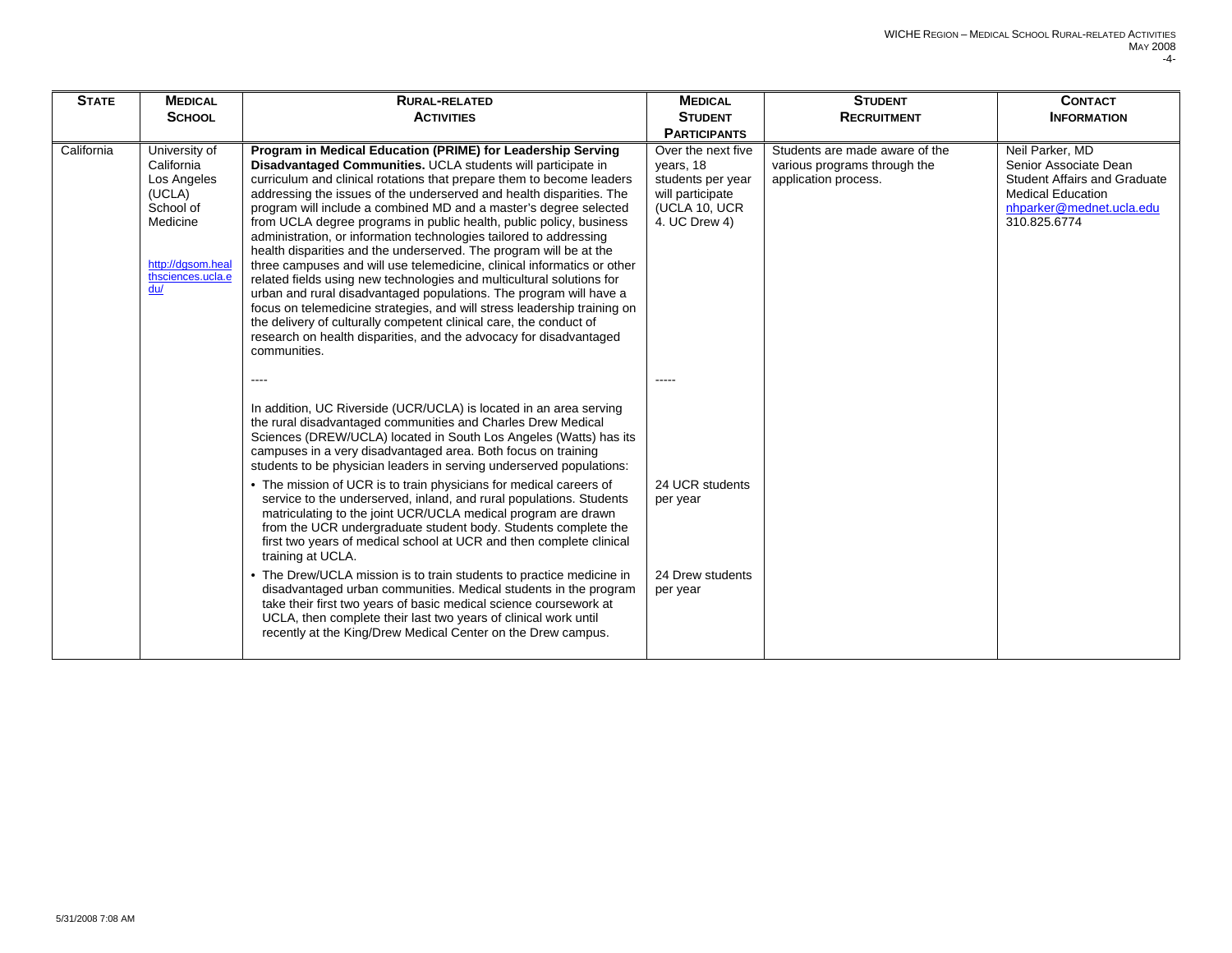| <b>STATE</b> | <b>MEDICAL</b>                                                                                                 | <b>RURAL-RELATED</b>                                                                                                                                                                                                                                                                                                                                                                                                                                                                                                                                                                                                                                                                                                                                                                                                                                                                                                                                                                                                                                                                                                                                                                                                                                                                                                                                                                                                                                                                                                                                                                                                                                                                                                                                                                                                                                      | <b>MEDICAL</b>                                                                                                                           | <b>STUDENT</b>                                                                                                                                                                                                                                                                       | <b>CONTACT</b>                                                                                                                                                                                                                                            |
|--------------|----------------------------------------------------------------------------------------------------------------|-----------------------------------------------------------------------------------------------------------------------------------------------------------------------------------------------------------------------------------------------------------------------------------------------------------------------------------------------------------------------------------------------------------------------------------------------------------------------------------------------------------------------------------------------------------------------------------------------------------------------------------------------------------------------------------------------------------------------------------------------------------------------------------------------------------------------------------------------------------------------------------------------------------------------------------------------------------------------------------------------------------------------------------------------------------------------------------------------------------------------------------------------------------------------------------------------------------------------------------------------------------------------------------------------------------------------------------------------------------------------------------------------------------------------------------------------------------------------------------------------------------------------------------------------------------------------------------------------------------------------------------------------------------------------------------------------------------------------------------------------------------------------------------------------------------------------------------------------------------|------------------------------------------------------------------------------------------------------------------------------------------|--------------------------------------------------------------------------------------------------------------------------------------------------------------------------------------------------------------------------------------------------------------------------------------|-----------------------------------------------------------------------------------------------------------------------------------------------------------------------------------------------------------------------------------------------------------|
|              | <b>SCHOOL</b>                                                                                                  | <b>ACTIVITIES</b>                                                                                                                                                                                                                                                                                                                                                                                                                                                                                                                                                                                                                                                                                                                                                                                                                                                                                                                                                                                                                                                                                                                                                                                                                                                                                                                                                                                                                                                                                                                                                                                                                                                                                                                                                                                                                                         | <b>STUDENT</b><br><b>PARTICIPANTS</b>                                                                                                    | <b>RECRUITMENT</b>                                                                                                                                                                                                                                                                   | <b>INFORMATION</b>                                                                                                                                                                                                                                        |
| California   | University of<br>California<br>San Diego<br>(UCSD)<br>School of<br>Medicine<br>http://meded.ucs<br>d.edu/dome/ | All UCSD fourth-year medical students have an opportunity to elect a<br>four-week rural health clerkship. This clerkship is primarily designed<br>for students to obtain experience in family medicine in general with<br>emphasis on providing health care for underserved communities. The<br>clinical experience occurs in the offices of adjunct faculty family<br>medicine physicians in a rural or underserved setting near San Diego.<br>$---$<br><b>PRIME – Health Equity.</b> Across the University of California System,<br>all medical schools are participating in Programs in Medical Education<br>(PRIME). UCSD's PRIME focus is on health equity. Given populations<br>in rural areas experience health disparities, a student may choose to<br>concentrate on rural medicine under PRIME.<br>UCSD students choosing rural medicine take PRIME electives during<br>the first two years of their medical education, and spend the summer<br>after their first year in a rural experience. They then undertake a rural-<br>related clerkship in their fourth year. UC Davis' PRIME has a rural<br>focus, and UCSD PRIME students have the option of electing a<br>summer experience that is coordinated with the Davis campus.<br>PRIME students are also provided with an opportunity to acquire<br>advocacy skills.<br>In addition, PRIME students have the option of earning a Masters in a<br>discipline that strengthens their ability to serve a rural population.<br>UCSD will be strengthening its telemedicine services and these<br>services will likely strengthen communication with providers in rural<br>areas.<br>For more information:<br>Cathryn L. Nation, Andrea Gerstenberger, and Dena Bullard. "Preparing for<br>Change: The Plan, the Promise, and the Parachute." Academic Medicine 82, no.<br>12 (2007): 1139-1144. | Up to five<br>students<br>generally<br>participate per<br>year.<br>$--- -$<br>Five medical<br>students are<br>participating in<br>PRIME. | UCSD faculty are supportive of<br>students who are interested in rural<br>medicine. Students who display an<br>interest in rural health are encouraged<br>to select the rural health clerkship for<br>their fourth-year clinical rotation, or<br>participate in PRIME-Health Equity. | Ted Ganiats, MD<br>Interim Chair<br>Department of Family<br>Medicine and Preventive<br>Medicine<br>tganiats@ucsd.edu<br>858.534.6058<br>Sandra Daley, MD<br>Associate Chancellor and<br><b>Chief Diversity Officer</b><br>sdaley@ucsd.edu<br>858.822.4382 |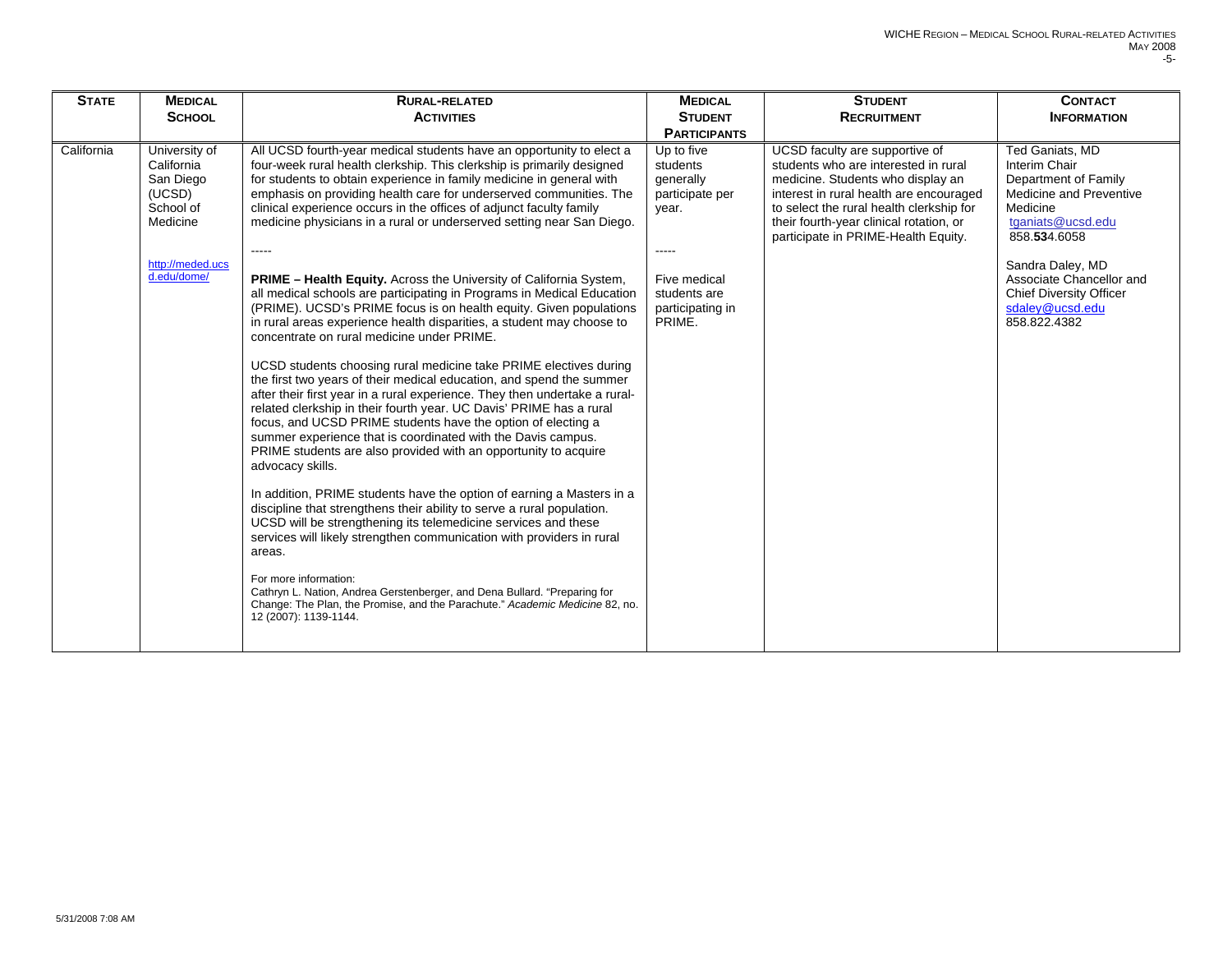| <b>STATE</b> | <b>MEDICAL</b>                                                                                                                 | <b>RURAL-RELATED</b>                                                                                                                                                                                                                                                                                                                                                                                                                                                                                                                                                                                                                                                                                                                                                                                                                                                                                                                                                                                                                                                                                                                                                                                                                                                                   | <b>MEDICAL</b>                                                                                                                                                       | <b>STUDENT</b>                                                                                                                                                                                                                                                                                                                                   | <b>CONTACT</b>                                                                                                                                       |
|--------------|--------------------------------------------------------------------------------------------------------------------------------|----------------------------------------------------------------------------------------------------------------------------------------------------------------------------------------------------------------------------------------------------------------------------------------------------------------------------------------------------------------------------------------------------------------------------------------------------------------------------------------------------------------------------------------------------------------------------------------------------------------------------------------------------------------------------------------------------------------------------------------------------------------------------------------------------------------------------------------------------------------------------------------------------------------------------------------------------------------------------------------------------------------------------------------------------------------------------------------------------------------------------------------------------------------------------------------------------------------------------------------------------------------------------------------|----------------------------------------------------------------------------------------------------------------------------------------------------------------------|--------------------------------------------------------------------------------------------------------------------------------------------------------------------------------------------------------------------------------------------------------------------------------------------------------------------------------------------------|------------------------------------------------------------------------------------------------------------------------------------------------------|
|              | <b>SCHOOL</b>                                                                                                                  | <b>ACTIVITIES</b>                                                                                                                                                                                                                                                                                                                                                                                                                                                                                                                                                                                                                                                                                                                                                                                                                                                                                                                                                                                                                                                                                                                                                                                                                                                                      | <b>STUDENT</b>                                                                                                                                                       | <b>RECRUITMENT</b>                                                                                                                                                                                                                                                                                                                               | <b>INFORMATION</b>                                                                                                                                   |
|              |                                                                                                                                |                                                                                                                                                                                                                                                                                                                                                                                                                                                                                                                                                                                                                                                                                                                                                                                                                                                                                                                                                                                                                                                                                                                                                                                                                                                                                        | <b>PARTICIPANTS</b>                                                                                                                                                  |                                                                                                                                                                                                                                                                                                                                                  |                                                                                                                                                      |
| California   | University of<br>California<br>San Francisco<br>(UCSF)<br>School of<br>Medicine<br>http://medschool.<br>ucsf.edu/              | Model Fresno. Fresno is a regional UCSF campus in central<br>California. All medical schools in California are in urban locations, and<br>Model Fresno has been a rural education option for third-year medical<br>students since 1996, and has provided a pipeline approach for<br>improving healthcare access for rural residents.<br>The program runs over a six-month period, and housing and travel<br>stipends are provided. Students spend a half-day per week in a<br>longitudinal experience within a given rural or urban underserved<br>healthcare office or clinic. A weekly seminar and experiential series is<br>held that focuses on practical topics beneficial to a future career in<br>rural or urban underserved medicine that is patient centered and<br>student focused.<br>A follow-up survey was conducted of Model students who graduated<br>from 1996 through 2005. Students felt the program positively<br>influenced their interest in working with medically underserved<br>patients (95 percent), and their knowledge and comfort level in<br>working with rural populations (95 percent). Seventeen percent of<br>students matched into residencies focused on rural health, and 69<br>percent matched into residencies serving underserved populations. | Up to 12 third<br>year UCSF<br>medical students<br>have participated<br>Model Fresno in<br>the past. For AY<br>2007, however,<br>only four students<br>participated. | Students have been recruited through<br>informational meetings held for second<br>year students.<br>The decrease in student participation<br>has been attributed to the UCSF<br>recruitment focus of students who have<br>interests other than primary care, and<br>students have more options for<br>innovative training on the main<br>campus. | Adriana Padilla, MD<br>Director of Undergraduate<br><b>Medical Education</b><br>UCSF - Fresno<br>adriana.padilla@fresno.ucsf.e<br>du<br>559.499.6523 |
|              |                                                                                                                                | -----                                                                                                                                                                                                                                                                                                                                                                                                                                                                                                                                                                                                                                                                                                                                                                                                                                                                                                                                                                                                                                                                                                                                                                                                                                                                                  | -----                                                                                                                                                                | -----                                                                                                                                                                                                                                                                                                                                            |                                                                                                                                                      |
|              |                                                                                                                                | UCSF Fresno also has a Rural Summer Preceptorship Program for<br>medical students between their first and second year of school. It is a<br>four-week, full-time work experience in preceptor's private practice.<br>Housing is available with mentors or in the community of<br>preceptorship, and a stipend is given to students upon program<br>completion.<br>For more information:<br>http://www.fresno.ucsf.edu/undergrad/forms/modelfresno_announcement.pdf;<br>and<br>http://www.fresno.ucsf.edu/undergrad/forms/Summer Preceptorship Program.p                                                                                                                                                                                                                                                                                                                                                                                                                                                                                                                                                                                                                                                                                                                                | Four students.                                                                                                                                                       | Students are recruited via the<br>California Academy of Family<br>Physicians (CAFP). UCSF - Fresno<br>supports the training sites and provides<br>funding to CAFP to in turn pay<br>students for participating.                                                                                                                                  |                                                                                                                                                      |
|              |                                                                                                                                | df                                                                                                                                                                                                                                                                                                                                                                                                                                                                                                                                                                                                                                                                                                                                                                                                                                                                                                                                                                                                                                                                                                                                                                                                                                                                                     |                                                                                                                                                                      |                                                                                                                                                                                                                                                                                                                                                  |                                                                                                                                                      |
| California   | University of<br>Southern<br>California<br>(USC)<br>Keck School of<br>Medicine<br>http://www.usc.e<br>du/schools/medic<br>ine/ | Community Health Pathway. The USC program is designed to<br>encourage students who are interested in rural or urban community<br>medicine. Students are supported during the four years of medical<br>school through clerkships and preceptorships in rural areas, including<br>wilderness medicine practices.                                                                                                                                                                                                                                                                                                                                                                                                                                                                                                                                                                                                                                                                                                                                                                                                                                                                                                                                                                         | In AY 2007, 28<br>first-year students<br>and 30 second-<br>year students.                                                                                            | USC actively seeks students who are<br>from rural areas for admission to the<br>medical school.                                                                                                                                                                                                                                                  | Erin A. Quinn, PhD, Med<br>Associate Dean for<br><b>Admissions</b><br>eringuin@usc.edu<br>323.442.2552                                               |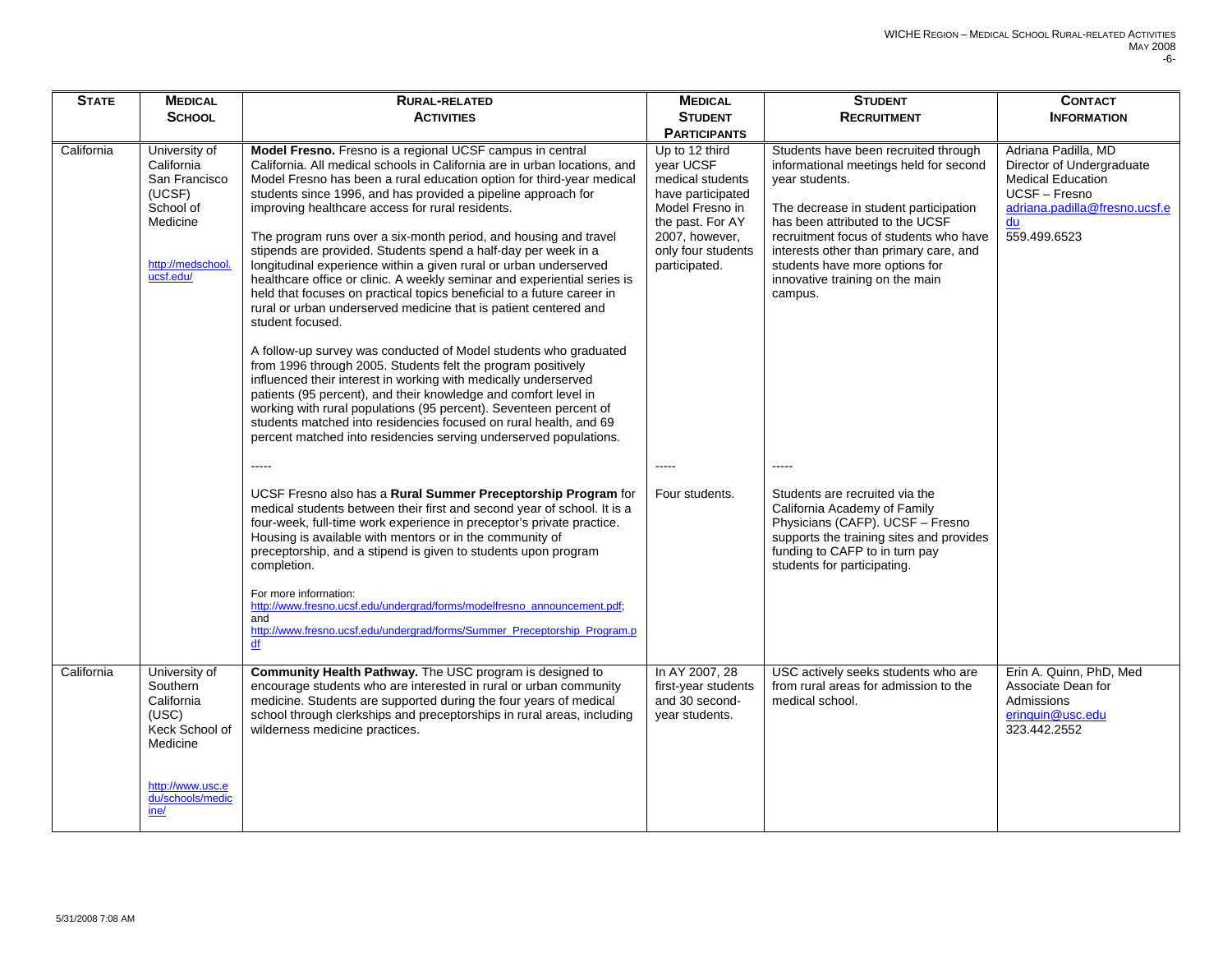| <b>STATE</b> | <b>MEDICAL</b><br><b>SCHOOL</b>                                                     | <b>RURAL-RELATED</b><br><b>ACTIVITIES</b>                                                                                                                                                                                                                                                                                                                                                                                                                                                                                                                                                                                                                                                                                                                                                                                                                                                                                                                                                                                                                                                                                                                                                                                                                                                                                                                                                                                                                                                                                                                                                                                                                                          | <b>MEDICAL</b><br><b>STUDENT</b><br><b>PARTICIPANTS</b>                                                                                                                                                                                                        | <b>STUDENT</b><br><b>RECRUITMENT</b>                                                                                                                                                                                                                                                                                                                                                                                                                                                                                                                                                                                                                                                                                                                                                                                                                                                                                                     | <b>CONTACT</b><br><b>INFORMATION</b>                                                          |
|--------------|-------------------------------------------------------------------------------------|------------------------------------------------------------------------------------------------------------------------------------------------------------------------------------------------------------------------------------------------------------------------------------------------------------------------------------------------------------------------------------------------------------------------------------------------------------------------------------------------------------------------------------------------------------------------------------------------------------------------------------------------------------------------------------------------------------------------------------------------------------------------------------------------------------------------------------------------------------------------------------------------------------------------------------------------------------------------------------------------------------------------------------------------------------------------------------------------------------------------------------------------------------------------------------------------------------------------------------------------------------------------------------------------------------------------------------------------------------------------------------------------------------------------------------------------------------------------------------------------------------------------------------------------------------------------------------------------------------------------------------------------------------------------------------|----------------------------------------------------------------------------------------------------------------------------------------------------------------------------------------------------------------------------------------------------------------|------------------------------------------------------------------------------------------------------------------------------------------------------------------------------------------------------------------------------------------------------------------------------------------------------------------------------------------------------------------------------------------------------------------------------------------------------------------------------------------------------------------------------------------------------------------------------------------------------------------------------------------------------------------------------------------------------------------------------------------------------------------------------------------------------------------------------------------------------------------------------------------------------------------------------------------|-----------------------------------------------------------------------------------------------|
| Colorado     | University of<br>Colorado<br>School of<br>Medicine<br>http://www.uchsc.<br>edu/som/ | The Rural Track is designed to identify students interested in rural<br>practice and provide them with mentorship, and rural-related<br>knowledge, skills and socialization experiences. The ultimate goal of<br>the Track is to increase the number of students who eventually enter,<br>and remain, in practice in rural areas.<br>Fundamental features of the Rural Track are:<br>• During Phases I and II, seminars are held about twice a month to<br>help interpret and bring a rural focus to what students are learning<br>in their regular courses.<br>• In the summer, between Phases I and 2, students receive a stipend<br>and housing assistance to participate in a four-week rural<br>preceptorship.<br>• Upon completion of the preceptorship, students present to peers a<br>summary of their clinical and social experiences, and their analysis<br>of how the summer experience impacted their thought process<br>about future medical practice.<br>• In Phase 3, all medical students have a four-week rural rotation.<br>• In Phase 4, students have the opportunity to select rotations and<br>electives at rural sites.<br>• The curriculum includes a scholarly activity requirement. Students in<br>the rural track are offered mentorship for their scholarly activity on a<br>rural-related topic.<br>• Students seeking information on scholarship and loan repayment<br>programs receive assistance.<br>• As the program progresses, it will link with communities who are<br>recruiting new physicians and establish a conduit with the Colorado<br>"pipeline" of physicians-in-training<br>For more information:<br>http://www.uchsc.edu/som/rural/ | <b>Rural Track</b><br>participation:<br>Class of 2009:<br>15; Class of<br>2010: 21: Class<br>of 2011: 16.<br>All medical<br>students are<br>required to<br>participate in a<br>rural rotation in<br>their third year;<br>overall class size<br>is roughly 150. | A description of the Rural Track<br>program can be directly linked to when<br>potential students view the admissions<br>web page at<br>http://www.uchsc.edu/som/admissions/.<br>Students interested in the Rural Track<br>apply as part of their Colorado<br>secondary application, must submit an<br>essay in response to the question:<br>"Describe your past experiences and<br>future goals for rural living, and your<br>concept of medical practice in a rural<br>area as a primary care physician," and<br>is interviewed by an admissions<br>committee member who has specific<br>knowledge about the Rural Track<br>The number of students completing a<br>Colorado secondary application for the<br>Rural Track has steadily increased<br>since its inception:<br>• Class of 2009: 13 (first year of<br>program; all students previously<br>matriculated)<br>• Class of 2010: 62<br>• Class of 2011: 72<br>• Class of 2012: 90 | Mark Deutchman MD<br>Director Rural Track Program<br>mark.deutchman@uchsc.edu<br>303.724.9725 |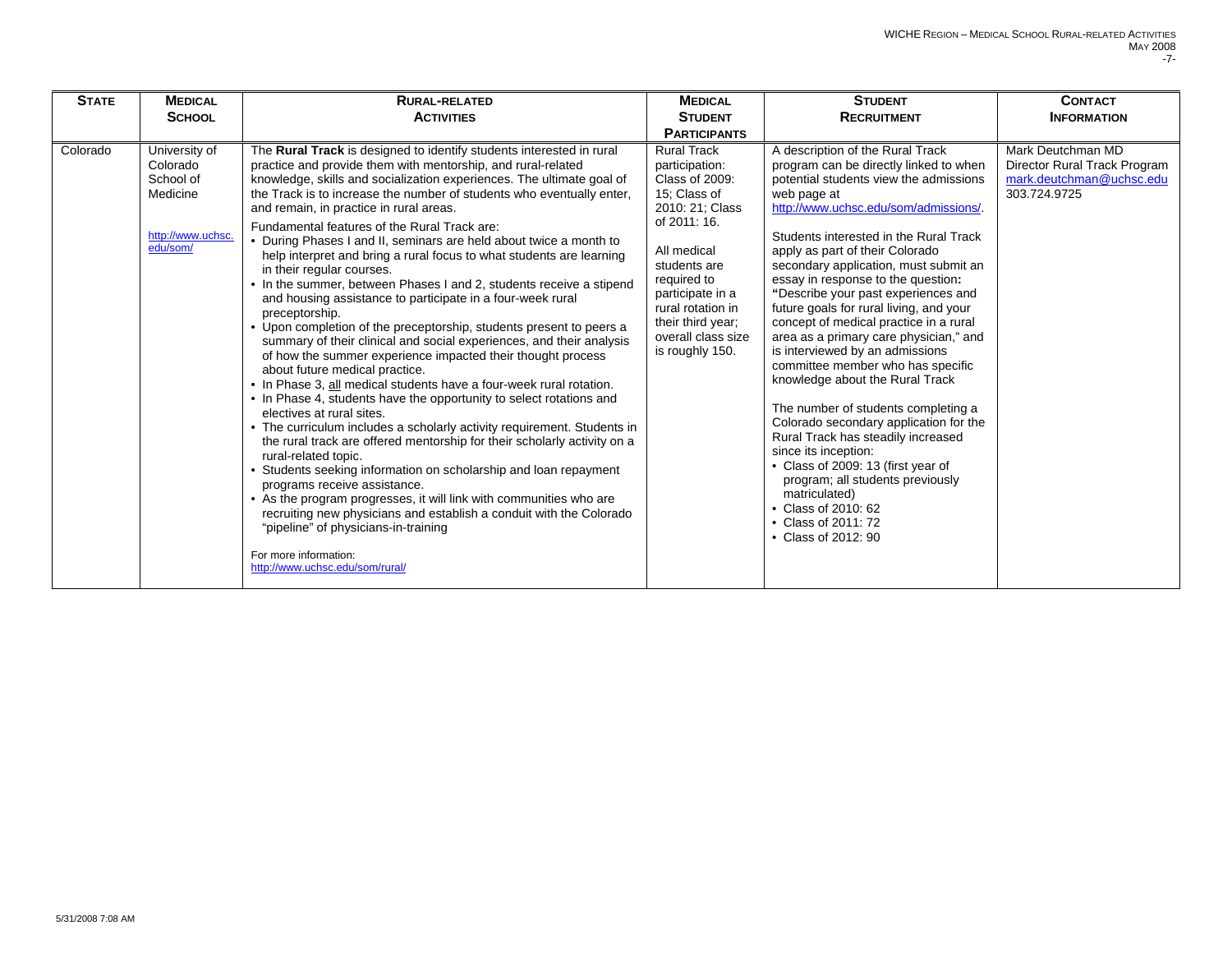| <b>STATE</b> | <b>MEDICAL</b><br><b>SCHOOL</b>                                                                       | <b>RURAL-RELATED</b><br><b>ACTIVITIES</b>                                                                                                                                                                                                                                                                                                                                                                                                                                                                                                                                                                                                                                                                                                                                                                                                                                                                                                                                                                                                                                                                                                                                                                                                                                                                                                                                                                                                                                                                                                                                                                                                                                                        | <b>MEDICAL</b><br><b>STUDENT</b><br><b>PARTICIPANTS</b>                                                                                                                                                                         | <b>STUDENT</b><br><b>RECRUITMENT</b>                                                                                                                                                                                                                                                                 | <b>CONTACT</b><br><b>INFORMATION</b>                                                           |
|--------------|-------------------------------------------------------------------------------------------------------|--------------------------------------------------------------------------------------------------------------------------------------------------------------------------------------------------------------------------------------------------------------------------------------------------------------------------------------------------------------------------------------------------------------------------------------------------------------------------------------------------------------------------------------------------------------------------------------------------------------------------------------------------------------------------------------------------------------------------------------------------------------------------------------------------------------------------------------------------------------------------------------------------------------------------------------------------------------------------------------------------------------------------------------------------------------------------------------------------------------------------------------------------------------------------------------------------------------------------------------------------------------------------------------------------------------------------------------------------------------------------------------------------------------------------------------------------------------------------------------------------------------------------------------------------------------------------------------------------------------------------------------------------------------------------------------------------|---------------------------------------------------------------------------------------------------------------------------------------------------------------------------------------------------------------------------------|------------------------------------------------------------------------------------------------------------------------------------------------------------------------------------------------------------------------------------------------------------------------------------------------------|------------------------------------------------------------------------------------------------|
| Hawaii       | University of<br>Hawaii<br><b>Burns School</b><br>of Medicine<br>http://jabsom.haw<br>aii.edu/JABSOM/ | Hawaii is a state uniquely comprised of seven major islands. Hawaii's<br>extensive ruralness is embedded within the varied, multifaceted<br>cultures of its people often separated by considerable expanses of<br>water.<br>Rather than a university teaching hospital, the University of Hawaii<br>bases its clinical instruction in affiliated community hospitals and<br>clinics, many of which are in rural areas. Students work within<br>communities with extensive participation of community physicians. In<br>particular, the family medicine and primary healthcare curricula strive<br>to have students gain the ability to manage the healthcare needs of<br>patients in diverse rural communities, learning about the healthcare<br>problems and multiple roles physicians play.<br>Problem-based learning in small discussion groups (five/six students)<br>anchor the first two years of the curriculum. Throughout the first year,<br>medical students have a weekly, required half-day dedicated to<br>community health. Between the first and second year students have a<br>required primary care clinical preceptorship experience potentially in a<br>rural community. In the third year students have the opportunity to<br>select a community-based, longitudinal program, in which they spend<br>half of the year in clerkships in Honolulu, and half of the year in<br>communities around the state. (A significant percentage of the<br>students who have completed this program now live and practice in<br>rural or underserved communities). Medical students have the<br>opportunity to elect further rural-specific training experiences in their<br>fourth year. | Given the<br>ruralness of<br>Hawaii and the<br>University's<br>community-based<br>medical<br>education, all<br>students (62 per<br>class), on an<br>ongoing basis,<br>have<br>opportunities to<br>experience rural<br>medicine. | Recruitment for rural medicine begins<br>as early as the admissions process.<br>Among the criteria for admission is a<br>commitment to Hawaii and the Pacific.<br>The medical school selection<br>committee strives to identify<br>candidates deemed most likely to<br>become humanistic physicians. | Richard Kasuya, MD, MSEd<br>Director of Medical Education<br>kasuva@hawaii.edu<br>808.692.0940 |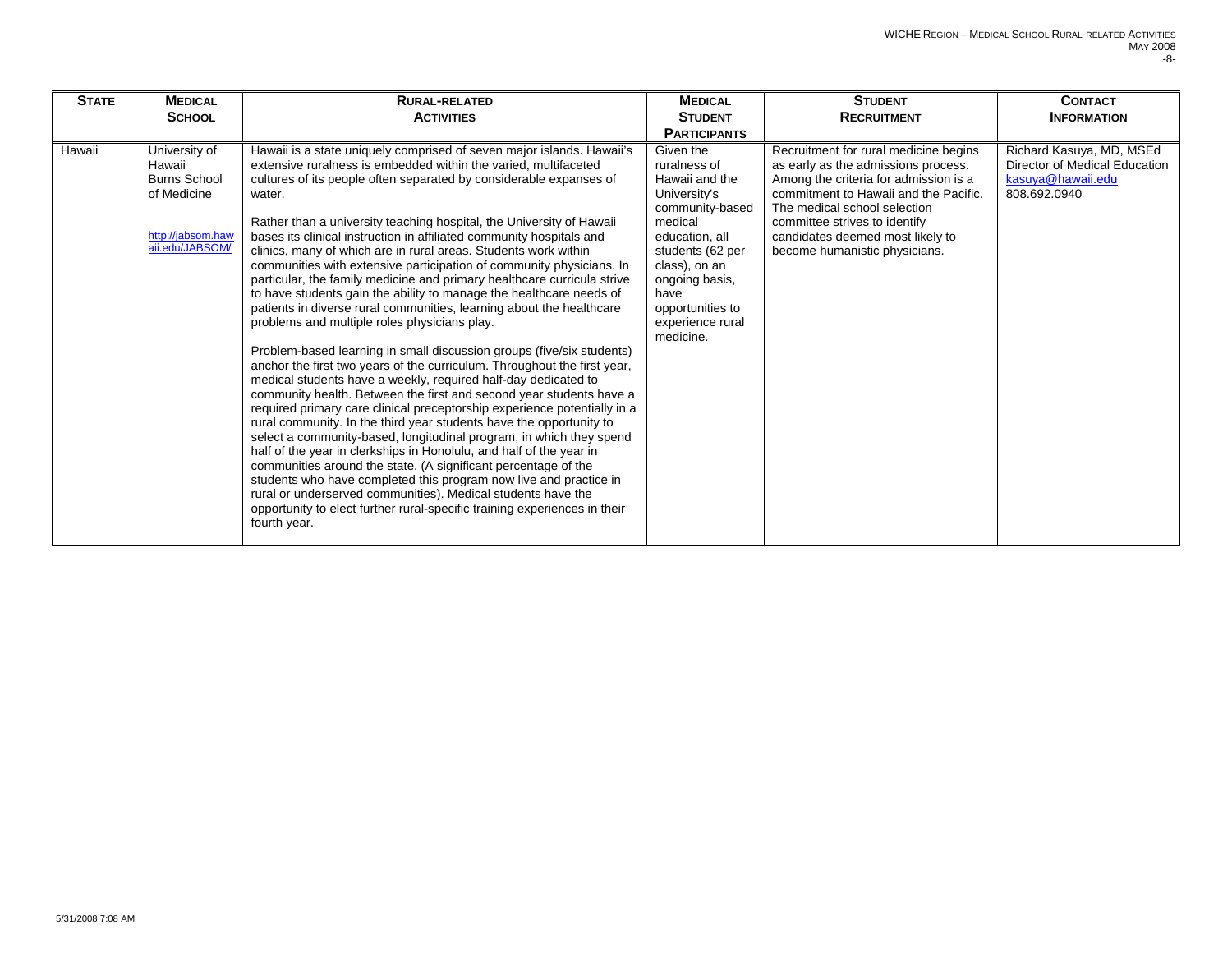| <b>STATE</b> | <b>MEDICAL</b><br><b>SCHOOL</b>                                                         | <b>RURAL-RELATED</b><br><b>ACTIVITIES</b>                                                                                                                                                                                                                                                                                                                                                                                                                                                                                                                                                                                                                                                                                                                                                                                                                                                                                                                                                                                                                                                                                         | <b>MEDICAL</b><br><b>STUDENT</b><br><b>PARTICIPANTS</b>                                                             | <b>STUDENT</b><br><b>RECRUITMENT</b>                                                                                                                                                                                                          | <b>CONTACT</b><br><b>INFORMATION</b>                                                                                                                    |
|--------------|-----------------------------------------------------------------------------------------|-----------------------------------------------------------------------------------------------------------------------------------------------------------------------------------------------------------------------------------------------------------------------------------------------------------------------------------------------------------------------------------------------------------------------------------------------------------------------------------------------------------------------------------------------------------------------------------------------------------------------------------------------------------------------------------------------------------------------------------------------------------------------------------------------------------------------------------------------------------------------------------------------------------------------------------------------------------------------------------------------------------------------------------------------------------------------------------------------------------------------------------|---------------------------------------------------------------------------------------------------------------------|-----------------------------------------------------------------------------------------------------------------------------------------------------------------------------------------------------------------------------------------------|---------------------------------------------------------------------------------------------------------------------------------------------------------|
| Nevada       | University of<br>Nevada<br>School of<br>Medicine<br>http://www.medici<br>ne.nevada.edu/ | Advanced Clinical Experience in Rural Health Care. All Nevada<br>medical students are required to take a one-month rotation of clinical<br>experience in rural medicine during their fourth year of medical<br>education. This is a graduation requirement for all medical students.<br>This required course provides medical students with selected practical<br>experiences with patients and communities in rural Nevada with<br>faculty advisement and supervision, including, but not limited to, the<br>following areas:<br>• Rural practice problems (natural history and available diagnostic<br>and therapeutic techniques);<br>• Assessment of rural health care needs;<br>• Referral and consultation, including interaction;<br>• The patient as a family and community member;<br>• Characteristics of the physicians' lifestyle in the rural setting and its<br>relation to career goals;<br>• Effective health care delivery in underserved areas;<br>• Management and related aspects in isolated practice settings; and<br>• Development of interdisciplinary health teams in primary care; and<br>other topics. | Class of 2007:<br>52: Class of<br>2008: 49; Class<br>of 2009: 53;<br>Class of 2010:<br>59: and Class of<br>2011:63. | Recruitment is not applicable; the rural<br>rotation is a graduation requirement.<br>All medical students must complete a<br>one-month rotation of clinical<br>experience in rural medicine during<br>their fourth year of medical education. | Jamie Anderson, MA., MS<br>Director, Division of<br><b>Interdisciplinary Medical</b><br>Education<br>jtanderson@medicine.nevada<br>.edu<br>775.682.7728 |
|              |                                                                                         |                                                                                                                                                                                                                                                                                                                                                                                                                                                                                                                                                                                                                                                                                                                                                                                                                                                                                                                                                                                                                                                                                                                                   |                                                                                                                     |                                                                                                                                                                                                                                               |                                                                                                                                                         |
|              |                                                                                         | Additionally, in the third year of medical school six students per<br>semester have the opportunity to complete their internal medicine and<br>pediatric rotation at a rural clinical site.                                                                                                                                                                                                                                                                                                                                                                                                                                                                                                                                                                                                                                                                                                                                                                                                                                                                                                                                       | 12 students per<br>year                                                                                             | Students are actively recruited for the<br>rural rotation during orientation for the<br>third year of medical education.                                                                                                                      |                                                                                                                                                         |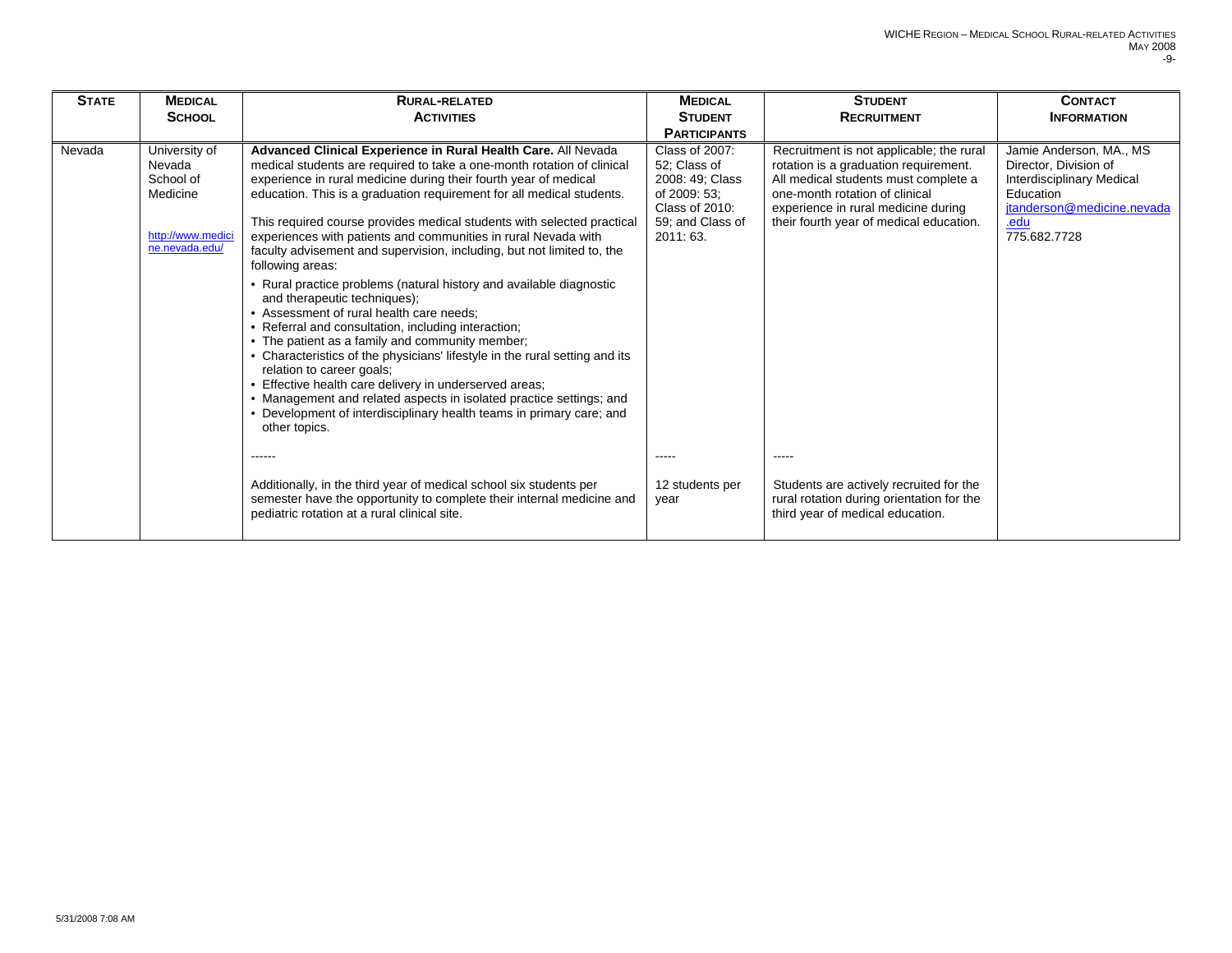| <b>STATE</b> | <b>MEDICAL</b><br><b>SCHOOL</b>                                                                     | <b>RURAL-RELATED</b><br><b>ACTIVITIES</b>                                                                                                                                                                                                                                                                                                                                                                                                                                                                                                                                                                                                                                                                 | <b>MEDICAL</b><br><b>STUDENT</b><br><b>PARTICIPANTS</b>                                                                   | <b>STUDENT</b><br><b>RECRUITMENT</b>                                                                                                                                                                                                               | <b>CONTACT</b><br><b>INFORMATION</b>                                                                                                                                                                                                                                                                                   |
|--------------|-----------------------------------------------------------------------------------------------------|-----------------------------------------------------------------------------------------------------------------------------------------------------------------------------------------------------------------------------------------------------------------------------------------------------------------------------------------------------------------------------------------------------------------------------------------------------------------------------------------------------------------------------------------------------------------------------------------------------------------------------------------------------------------------------------------------------------|---------------------------------------------------------------------------------------------------------------------------|----------------------------------------------------------------------------------------------------------------------------------------------------------------------------------------------------------------------------------------------------|------------------------------------------------------------------------------------------------------------------------------------------------------------------------------------------------------------------------------------------------------------------------------------------------------------------------|
| New Mexico   | University of<br><b>New Mexico</b><br>(UNM)<br>School of<br>Medicine<br>http://hsc.unm.ed<br>u/som/ | All fourth year New Mexico medical students are required to<br>participate in a rural preceptorship. The purpose of the rural<br>experience is to allow students to experience medical care in rural<br>areas throughout New Mexico in private practice as well as<br>community health clinics and Indian Hospitals and in all different<br>subspecialties<br>In addition, towards the end of their first-year, students are required to<br>participate in an eight-week Practical Immersion Experience which<br>takes place in a rural community. Third-year students are required to<br>take part in a family medicine phase II clerkship; as an option,<br>students can choose a rural clinical site.  | All students in<br>their first and<br>fourth years (75<br>per class).                                                     | Recruitment is not necessary.<br>Participation in the fourth year rural<br>preceptorship is a graduation<br>requirement, as is the first year<br>Practical Immersion Experience.                                                                   | Dan Gonzales<br>Senior Program Manager<br>Preceptorship Programs<br>DGGonzales@salud.unm.ed<br>505.272.6981                                                                                                                                                                                                            |
|              |                                                                                                     | The Rural Health Interdisciplinary Program (RHIP) at the New<br>Mexico Health Sciences Center emphasizes rural health and<br>interdisciplinary experience, and service learning projects. Over a ten-<br>year period, about 45% of RHIP students eventually worked in rural or<br>underserved areas. Funding concerns, however, are threatening the<br>further existence of the program.<br>For more information:<br>Zina Daniels, Betsy VanLeit, Betty Skipper, Margaret Sanders, and Robert<br>Rhyne. "Factors in Recruiting and Retaining Health Professionals for Rural<br>Practice" National Rural Health Association 25, no. 1 (2007):62 -71.<br>Also: http://hsc.unm.edu/som/programs/ruralhealth/ | AY 2007, RHIP<br>has 38 student<br>participants from<br>ten health<br>disciplines.<br>including four<br>medical students. | Students are provided information<br>about the program through their<br>professional program's RHIP faculty<br>representative, and a brochure is<br>available<br>(http://hsc.unm.edu/som/programs/ruralhealt<br>h/site_info/2008RHIPBrochure.pdf). | $\frac{1}{2}$<br>Catherine Joy, MS<br>Program Manager, AHEC<br>and RHIP<br>Office for Community Health<br>cjoy@salud.unm.edu<br>505.272.2813<br>Linda Romero, MD<br><b>RHIP Director</b><br>liromero@salud.unm.edu<br>505.272.2165<br>Robert Rhyne, MD<br><b>AHEC Director</b><br>rrhyne@salud.unm.edu<br>505.272.2165 |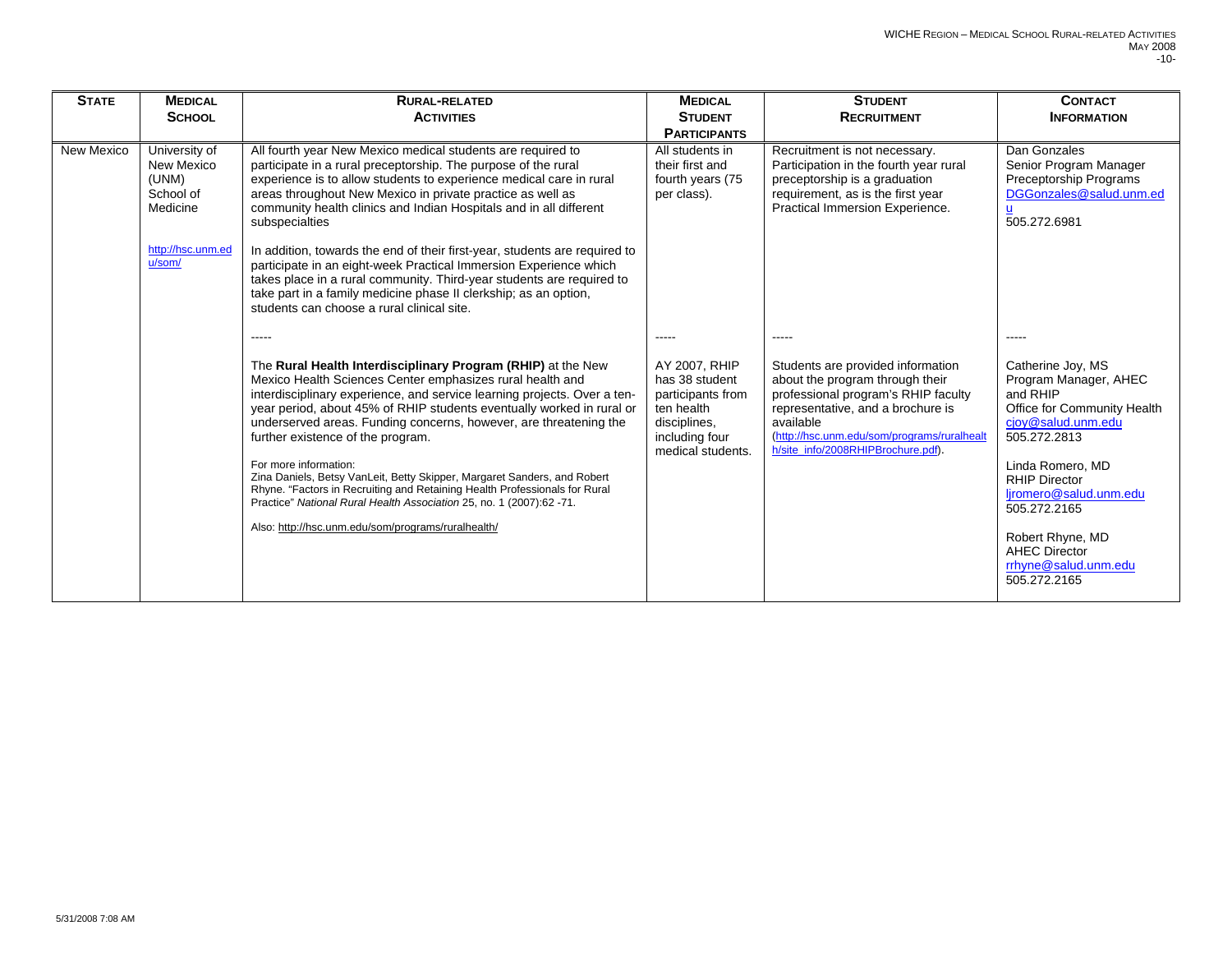| <b>STATE</b>    | <b>MEDICAL</b><br><b>SCHOOL</b>                                                                                       | <b>RURAL-RELATED</b><br><b>ACTIVITIES</b>                                                                                                                                                                                                                                                                                                                                                                                                                                                                                                                                                                                                                                                                                                                                                                                                                                                                                                                                                                                                                                                                                                                                                                                                                                                                                                                                                                    | <b>MEDICAL</b><br><b>STUDENT</b><br><b>PARTICIPANTS</b> | <b>STUDENT</b><br><b>RECRUITMENT</b>                                                                                                                                                                                                                                                                                                                                                                                | <b>CONTACT</b><br><b>INFORMATION</b>                                                                                                      |
|-----------------|-----------------------------------------------------------------------------------------------------------------------|--------------------------------------------------------------------------------------------------------------------------------------------------------------------------------------------------------------------------------------------------------------------------------------------------------------------------------------------------------------------------------------------------------------------------------------------------------------------------------------------------------------------------------------------------------------------------------------------------------------------------------------------------------------------------------------------------------------------------------------------------------------------------------------------------------------------------------------------------------------------------------------------------------------------------------------------------------------------------------------------------------------------------------------------------------------------------------------------------------------------------------------------------------------------------------------------------------------------------------------------------------------------------------------------------------------------------------------------------------------------------------------------------------------|---------------------------------------------------------|---------------------------------------------------------------------------------------------------------------------------------------------------------------------------------------------------------------------------------------------------------------------------------------------------------------------------------------------------------------------------------------------------------------------|-------------------------------------------------------------------------------------------------------------------------------------------|
| North<br>Dakota | University of<br>North Dakota<br>School of<br>Medicine and<br>Health<br>Sciences<br>http://www.med.u<br>nd.nodak.edu/ | Students participating in North Dakota's Rural Opportunities in<br>Medicine (ROME) program complete seven months of their third-year<br>of medical school in a rural practice site. A team of two students is<br>assigned to each of five clinical sites. The students earn complete<br>credit for the Family Medicine and Surgery clerkships and partial<br>credit (one-half) for the Pediatrics, Internal Medicine, and OB/GYN<br>clerkships.<br>For year three, students spend either:<br>• The first seven months at the ROME site, then return to their home<br>campus for the remaining five months to complete the second half<br>of Pediatrics, Internal Medicine, and OB/GYN clerkships as well as<br>the entire Psychiatry clerkship, or<br>• The first five months on their home campus, then complete the last<br>seven months at the ROME site.<br>The asymmetric schedule addresses the needs of internal schedules<br>for both the ROME sites and the campuses.<br>Working one-on-one with physicians for seven months-essentially<br>becoming team members with the physicians and other healthcare<br>providers at that facility, learning medicine in context of delivering<br>continuity of care, and becoming involved in the life of the<br>community-are noted highlights of the ROME experience.<br>For more information:<br>http://www.med.und.nodak.edu/depts/fammed/rome/index.htm | AY 2007, ten<br>students<br>participated.               | Students apply to participate in ROME.<br>Applicants are required to be residents<br>of North Dakota, Montana, Wyoming,<br>or of northwestern Minnesota or be<br>enrolled members of federally<br>recognized Indian tribes. The School of<br>Medicine and Health Sciences has a<br>high proportion of students from rural<br>parts of the country, and has<br>consistently had many students<br>interested in ROME. | Roger Schauer, MD<br>ROME Course Director, and<br>Director of Predoctoral<br>Education<br>rschauer@medicine.nodak.e<br>du<br>701.777.3081 |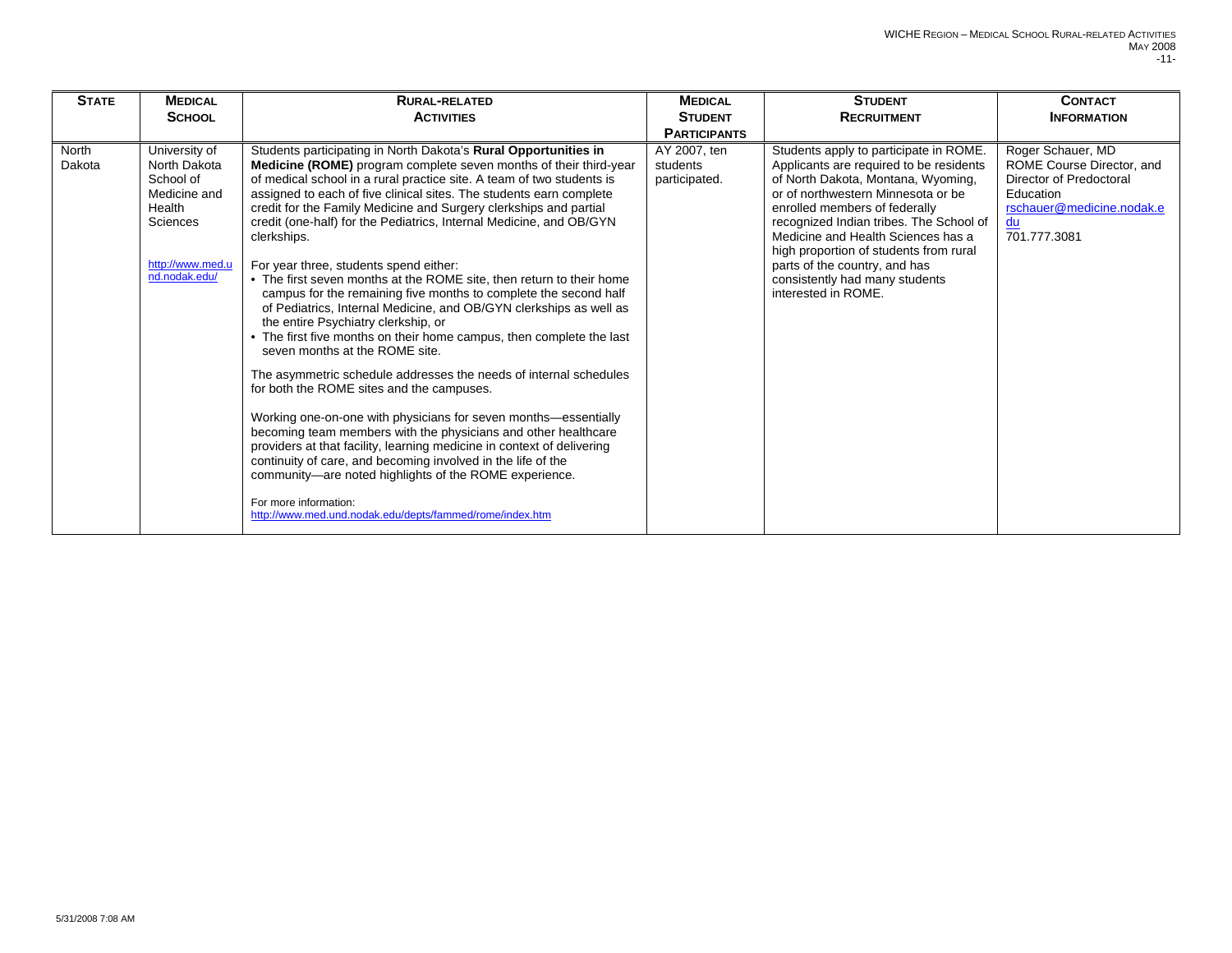| <b>STATE</b>    | <b>MEDICAL</b>                                                                                                | <b>RURAL-RELATED</b>                                                                                                                                                                                                                                                                                                                                                                                                                                                                                                                                                                                                                                                                                                                                                                                                                                                                                                                                                                                                                                                                                                                                                                                                                                                                                                                                                                                                                                                                                                                                                                                                                                                                                                                                            | <b>MEDICAL</b>                                                                                                                                                                                                | <b>STUDENT</b>                                                                                                                                                                               | <b>CONTACT</b>                                                                                                                                                                        |
|-----------------|---------------------------------------------------------------------------------------------------------------|-----------------------------------------------------------------------------------------------------------------------------------------------------------------------------------------------------------------------------------------------------------------------------------------------------------------------------------------------------------------------------------------------------------------------------------------------------------------------------------------------------------------------------------------------------------------------------------------------------------------------------------------------------------------------------------------------------------------------------------------------------------------------------------------------------------------------------------------------------------------------------------------------------------------------------------------------------------------------------------------------------------------------------------------------------------------------------------------------------------------------------------------------------------------------------------------------------------------------------------------------------------------------------------------------------------------------------------------------------------------------------------------------------------------------------------------------------------------------------------------------------------------------------------------------------------------------------------------------------------------------------------------------------------------------------------------------------------------------------------------------------------------|---------------------------------------------------------------------------------------------------------------------------------------------------------------------------------------------------------------|----------------------------------------------------------------------------------------------------------------------------------------------------------------------------------------------|---------------------------------------------------------------------------------------------------------------------------------------------------------------------------------------|
|                 | <b>SCHOOL</b>                                                                                                 | <b>ACTIVITIES</b>                                                                                                                                                                                                                                                                                                                                                                                                                                                                                                                                                                                                                                                                                                                                                                                                                                                                                                                                                                                                                                                                                                                                                                                                                                                                                                                                                                                                                                                                                                                                                                                                                                                                                                                                               | <b>STUDENT</b>                                                                                                                                                                                                | <b>RECRUITMENT</b>                                                                                                                                                                           | <b>INFORMATION</b>                                                                                                                                                                    |
|                 |                                                                                                               |                                                                                                                                                                                                                                                                                                                                                                                                                                                                                                                                                                                                                                                                                                                                                                                                                                                                                                                                                                                                                                                                                                                                                                                                                                                                                                                                                                                                                                                                                                                                                                                                                                                                                                                                                                 | <b>PARTICIPANTS</b>                                                                                                                                                                                           |                                                                                                                                                                                              |                                                                                                                                                                                       |
| Oregon          | Oregon Health<br>and Science<br>University<br>(OHSU)<br>School of<br>Medicine<br>http://www.ohsu.<br>edu/som/ | The Rural Community Health Clerkship is a required, third-year<br>rotation for all OHSU medical students. It is not available to students<br>from other institutions.<br>The five-week Rural Community Health Clerkship provides an<br>opportunity for third year medical students to experience primary care<br>as practiced in rural areas in Oregon. Each student is supervised by a<br>skilled and experienced primary care physician currently practicing in<br>the rural community serving as the clerkship site.<br>Medical students participate in a clinical rotation in a primary care<br>practice site in the University's Area Health Education Centers<br>program. The clinical practice unit (CPU), as the base for the primary<br>care clerkships, is in a primary care medical practice with physicians<br>who agree to supervise the education and training of students placed<br>at the site. These CPUs are chosen to assure a high quality and<br>representative experience for students while they participate in<br>healthcare activities of a rural practice.<br>The preceptor is a practicing a primary care specialty in family<br>medicine, general internal medicine or pediatrics. These kinds of<br>practices are expected to provide the greatest opportunity for students<br>to experience, understand, and appreciate the breadth, depth,<br>challenges and satisfactions of practice in a primary care setting.<br>Beginning with AY2008, potentially five students per year would have<br>the opportunity to have an extended 14-week clerkship in which an<br>elective rotation, and required family medicine and rural rotation would<br>be combined.<br>For more information:<br>http://www.ohsu.edu/som/fammed/rchc.shtml | In the past 115 to<br>120 students<br>participated per<br>year. Starting in<br>AY2008 MD/PhD<br>students will not<br>participate in the<br>rural rotation and<br>the overall<br>number will be<br>110 to 115. | OHSU does not need to recruit for the<br>Rural Community Health Clerkship; it is<br>a required third-year rotation for all<br>OHSU medical students.                                         | Lisa Dodson, MD<br>Director of Oregon Area<br><b>Health Education Centers,</b><br>and Director of the Rural<br><b>Community Health Clerkship</b><br>dodsonli@ohsu.edu<br>503.494.3986 |
| South<br>Dakota | Sanford School<br>of Medicine<br>The University<br>of South<br>Dakota<br>http://www.usd.e<br>du/med/          | The Center for Rural Health Improvement was created by South<br>Dakota's Department of Family Medicine in June 2002. The mission of<br>the Center is to improve the health of rural South Dakotans through<br>participatory community-based research targeted to the major health<br>needs in these communities.<br>All Non-MD/PhD students are required to complete two four-week<br>family medicine clerkships in rural areas; one during their second<br>year, one during their fourth year.<br>As a community-based program, the curriculum emphasizes family<br>medicine and primary care with the support and participation by<br>practicing physicians and community hospitals throughout the state.<br>Community hospitals and clinics provide teaching sites and the<br>practicing physicians are teachers.<br>For more information:<br>http://www.usd.edu/med/ruralhealth/.                                                                                                                                                                                                                                                                                                                                                                                                                                                                                                                                                                                                                                                                                                                                                                                                                                                                           | Each year<br>approximately 50<br>second-year<br>students and 50<br>fourth-year<br>students<br>participate in rural<br>clerkships.                                                                             | Through the medical school admission<br>process, students are made aware of<br>South Dakota's emphasis on<br>underserved populations and the<br>required clerkships in rural<br>communities. | H. Bruce Vogt, MD<br>Chair, Department of Family<br>Medicine<br>bruce.vogt@usd.edu<br>605.357.1500                                                                                    |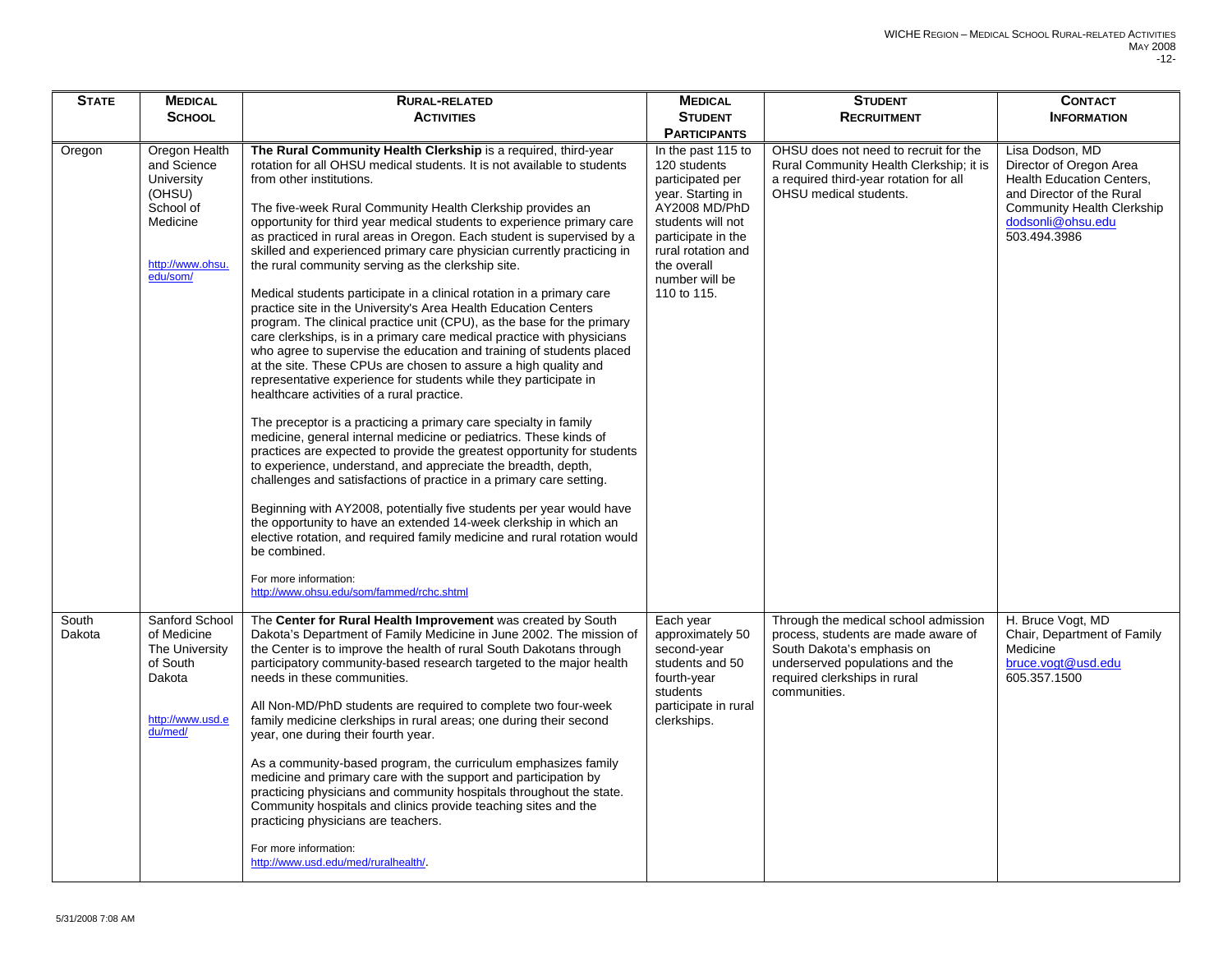| <b>STATE</b> | <b>MEDICAL</b>                                                                  | <b>RURAL-RELATED</b>                                                                                                                                                                                                                                                                                                                                                                                                                                                                                                                                                                                                                                                                                                                                                                                                                                                                                                                                                                                                                                                                                                                                                                                                                                                                                                                                                                                            | <b>MEDICAL</b>                                                                                                                                                   | <b>STUDENT</b>                                                                                                                                                                                             | <b>CONTACT</b>                                                                                                                        |
|--------------|---------------------------------------------------------------------------------|-----------------------------------------------------------------------------------------------------------------------------------------------------------------------------------------------------------------------------------------------------------------------------------------------------------------------------------------------------------------------------------------------------------------------------------------------------------------------------------------------------------------------------------------------------------------------------------------------------------------------------------------------------------------------------------------------------------------------------------------------------------------------------------------------------------------------------------------------------------------------------------------------------------------------------------------------------------------------------------------------------------------------------------------------------------------------------------------------------------------------------------------------------------------------------------------------------------------------------------------------------------------------------------------------------------------------------------------------------------------------------------------------------------------|------------------------------------------------------------------------------------------------------------------------------------------------------------------|------------------------------------------------------------------------------------------------------------------------------------------------------------------------------------------------------------|---------------------------------------------------------------------------------------------------------------------------------------|
|              | <b>SCHOOL</b>                                                                   | <b>ACTIVITIES</b>                                                                                                                                                                                                                                                                                                                                                                                                                                                                                                                                                                                                                                                                                                                                                                                                                                                                                                                                                                                                                                                                                                                                                                                                                                                                                                                                                                                               | <b>STUDENT</b>                                                                                                                                                   | <b>RECRUITMENT</b>                                                                                                                                                                                         | <b>INFORMATION</b>                                                                                                                    |
|              |                                                                                 |                                                                                                                                                                                                                                                                                                                                                                                                                                                                                                                                                                                                                                                                                                                                                                                                                                                                                                                                                                                                                                                                                                                                                                                                                                                                                                                                                                                                                 | <b>PARTICIPANTS</b>                                                                                                                                              |                                                                                                                                                                                                            |                                                                                                                                       |
| Utah         | University of<br>Utah<br>School of<br>Medicine<br>http://medicine.ut<br>ah.edu/ | The University of Utah has a student initiated and run program called<br>the Utah Rural Outreach Program (UROP). Medical students (many<br>from rural backgrounds) travel to rural communities in Utah to make<br>presentations to high school students about the importance of<br>continued education and career opportunities in healthcare. UROP<br>pays the cost of the students' travel and meals, and provides<br>anatomical models that can be used in these high school<br>presentations.<br>For more information:<br>www.uuhsc.utah.edu/dfpm/UROP/.<br>Additionally, Utah requires a four-week family medicine clerkship<br>during medical students' third-year. Students have the opportunity to<br>work with family physicians in urban, suburban, or rural areas, in- or<br>out-of-state. Students are introduced to elements of the healthcare<br>delivery system in the community which support and complement the<br>services provided by the primary care physician. Students spend 70%<br>of their time in clinical activities, including office, hospital, nursing<br>home, and home visits with their preceptors. The remaining 30% is<br>spent learning and experiencing other elements of the healthcare<br>system in the preceptor's community (hospital, medical staff issues,<br>public health agencies, occupational and environmental health risks),<br>as well as independent study. | In AY 2007, 16<br>students<br>participated<br>Roughly 20 third-<br>year students<br>elect to do their<br>family medicine<br>rotation at rural<br>clinical sites. | Students are made aware of the UROP<br>program via word of mouth and on the<br>website, and of rural locations for their<br>third year clerkship via a descriptive<br>listing of potential clinical sites. | <b>Bob Quinn</b><br>Department of Family and<br>Preventive Medicine<br>Course Administrator<br>bob.quinn@hsc.utah.edu<br>801.587.3382 |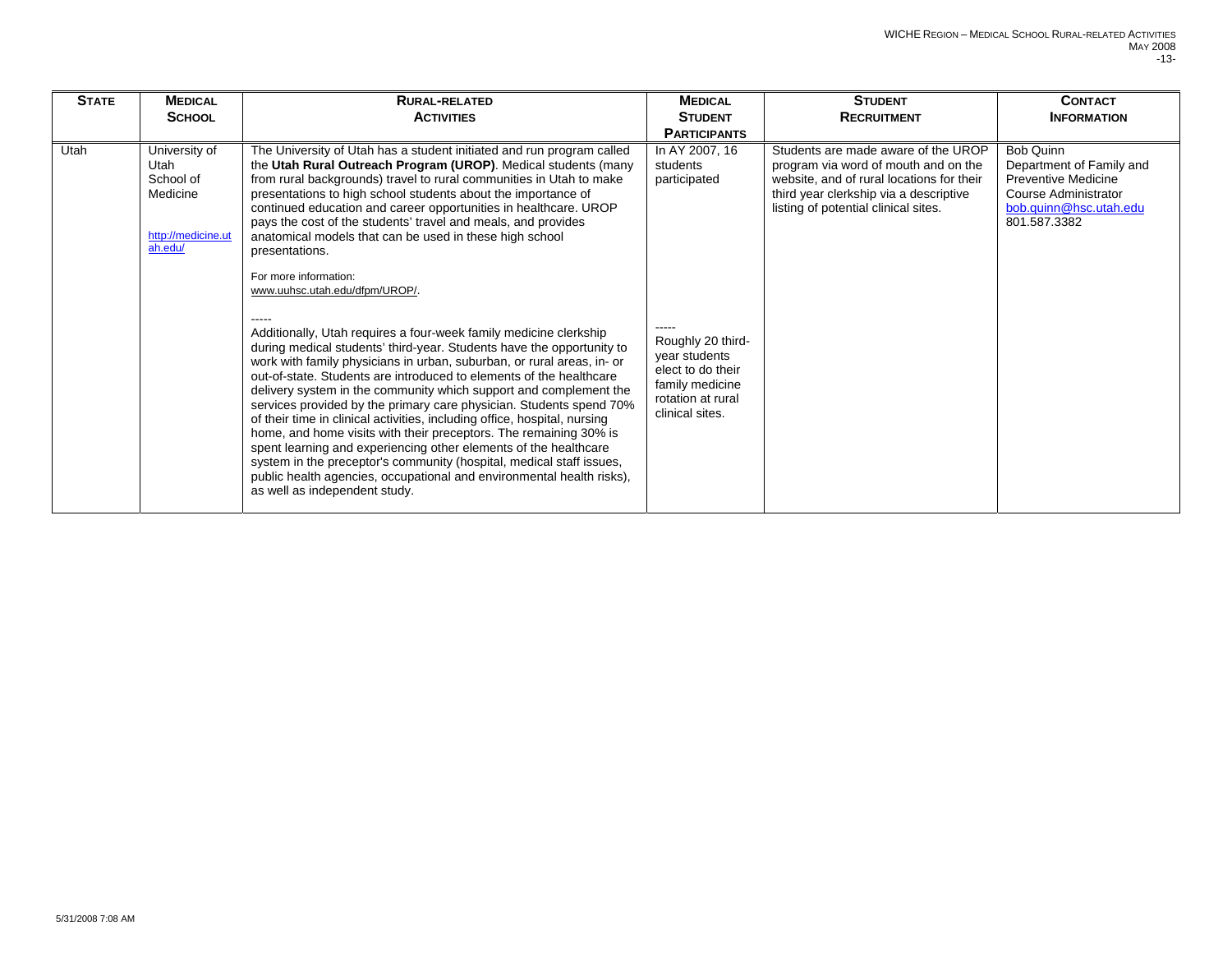| <b>STATE</b> | <b>MEDICAL</b>                                                                                                                    | RURAL-RELATED                                                                                                                                                                                                                                                                                                                                                                                                                                                                                                                                                                                                                                                                                                                                                                                                                                                                                                                                                                                                                                                                                                                                                                                                                                                                                                                                                                                                                                                                                                                                                                                                                                                                                                                   | <b>MEDICAL</b>                                                                                                                                                                                     | <b>STUDENT</b>                                                                                                                                                                                                                                                                                                                                                                                      | <b>CONTACT</b>                                                                                                                             |
|--------------|-----------------------------------------------------------------------------------------------------------------------------------|---------------------------------------------------------------------------------------------------------------------------------------------------------------------------------------------------------------------------------------------------------------------------------------------------------------------------------------------------------------------------------------------------------------------------------------------------------------------------------------------------------------------------------------------------------------------------------------------------------------------------------------------------------------------------------------------------------------------------------------------------------------------------------------------------------------------------------------------------------------------------------------------------------------------------------------------------------------------------------------------------------------------------------------------------------------------------------------------------------------------------------------------------------------------------------------------------------------------------------------------------------------------------------------------------------------------------------------------------------------------------------------------------------------------------------------------------------------------------------------------------------------------------------------------------------------------------------------------------------------------------------------------------------------------------------------------------------------------------------|----------------------------------------------------------------------------------------------------------------------------------------------------------------------------------------------------|-----------------------------------------------------------------------------------------------------------------------------------------------------------------------------------------------------------------------------------------------------------------------------------------------------------------------------------------------------------------------------------------------------|--------------------------------------------------------------------------------------------------------------------------------------------|
|              | <b>SCHOOL</b>                                                                                                                     | <b>ACTIVITIES</b>                                                                                                                                                                                                                                                                                                                                                                                                                                                                                                                                                                                                                                                                                                                                                                                                                                                                                                                                                                                                                                                                                                                                                                                                                                                                                                                                                                                                                                                                                                                                                                                                                                                                                                               | <b>STUDENT</b>                                                                                                                                                                                     | <b>RECRUITMENT</b>                                                                                                                                                                                                                                                                                                                                                                                  | <b>INFORMATION</b>                                                                                                                         |
|              |                                                                                                                                   |                                                                                                                                                                                                                                                                                                                                                                                                                                                                                                                                                                                                                                                                                                                                                                                                                                                                                                                                                                                                                                                                                                                                                                                                                                                                                                                                                                                                                                                                                                                                                                                                                                                                                                                                 | <b>PARTICIPANTS</b>                                                                                                                                                                                |                                                                                                                                                                                                                                                                                                                                                                                                     |                                                                                                                                            |
| Washington   | University of<br>Washington<br>(UW)<br>School of<br>Medicine<br>http://uwmedicine<br>.washington.edu/<br>Education/MDPro<br>gram/ | The <b>Rural/Underserved Opportunities Program</b> (R/UOP) is a four-<br>week, elective immersion experience in community medicine for<br>students between their first and second years of medical school.<br>Students live in rural or urban underserved communities throughout<br>Washington, Wyoming, Alaska, Montana, and Idaho (WWAMI). They<br>work side-by-side with local physicians providing health care to<br>underserved populations. Administered by the UW Department of<br>Family Medicine, R/UOP is a collaborative effort of the UW School of<br>Medicine, WWAMI campuses and the Area Health Education Centers.<br>The program has strong support from the many volunteer physician<br>preceptors and the communities they serve. Students receive<br>stipends, travel money and assistance with housing expenses.<br>Program goals include:<br>• Providing students with an early exposure to the challenges and<br>rewards of practicing primary care medicine in a rural or urban<br>underserved setting.<br>• Promoting in students a positive attitude toward rural and urban<br>underserved community medicine.<br>• Providing students with an opportunity to learn how community<br>health care systems function.<br>For more information:<br>http://depts.washington.edu/fammed/predoc/programs/ruop<br>-----<br>R/UOP is one of many strategies that UW uses to promote rural<br>practice. A further example is in the third year of medical education.<br>Here students are required to participate in a family medicine six-week<br>clerkship. It is taught at over twenty-five sites in the WWAMI states,<br>and students have the opportunity to select clinical sites in rural<br>communities. | Over the past five<br>years, greater<br>than 50% of all<br>medical students<br>from the UW and<br><b>WWAMI</b><br>campuses have<br>participated in<br>R/UOP (roughly<br>100 students per<br>year). | Students learn about R/UOP from<br>other students and the program<br>description is on the UW website. For<br>the third year clerkship, students are<br>provided with a descriptive listing of<br>potential clinical sites.<br>Much of the WWAMI program is<br>directed at rural medicine, and<br>students are made aware of rural-<br>related opportunities throughout their<br>medical education. | Roger Rosenblatt, MD, MPH<br>Vice Chair Department of<br>Family Medicine, and<br>R/UOP Director<br>rosenb@u.washington.edu<br>206.685.1361 |
|              |                                                                                                                                   |                                                                                                                                                                                                                                                                                                                                                                                                                                                                                                                                                                                                                                                                                                                                                                                                                                                                                                                                                                                                                                                                                                                                                                                                                                                                                                                                                                                                                                                                                                                                                                                                                                                                                                                                 |                                                                                                                                                                                                    |                                                                                                                                                                                                                                                                                                                                                                                                     |                                                                                                                                            |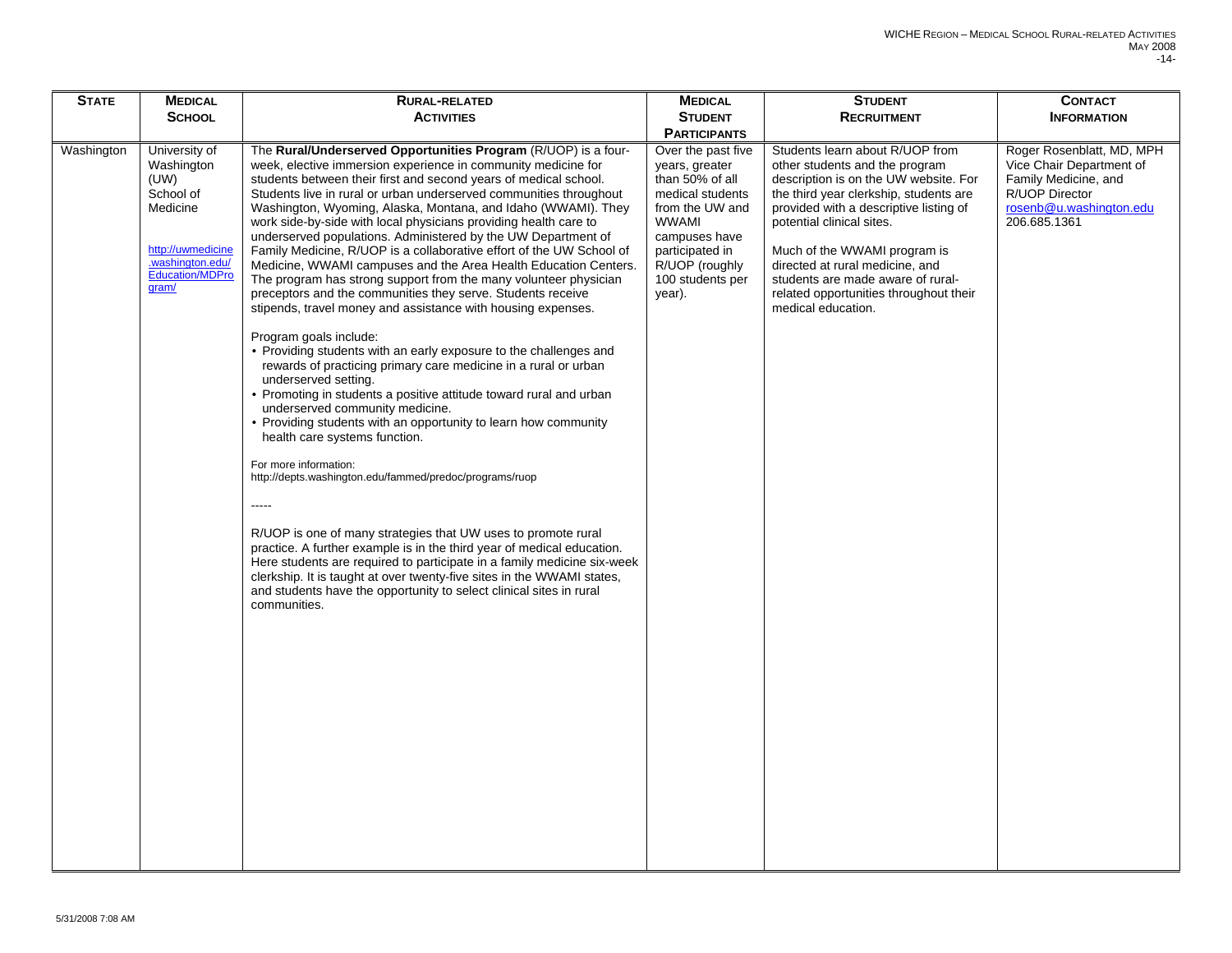| <b>STATE</b>                       | <b>MEDICAL</b>                                                                                                                        | RURAL-RELATED                                                                                                                                                                                                                                                                                                                                                                                                                                                                                                                                                                                                                                                                                                                                                                                                                                                                                                                                                                                                                                                                                                                                                                                                                                                                                                                                                                                                                                                                                                                                                                                                                                                                                                                                                                                                                                                                                                                    | <b>MEDICAL</b>                                                                                                                                                                                                                                                                                                                                       | <b>STUDENT</b>                                                                                                                                                                                                                                                                                                                                                                                                                                            | <b>CONTACT</b>                                                                                          |  |
|------------------------------------|---------------------------------------------------------------------------------------------------------------------------------------|----------------------------------------------------------------------------------------------------------------------------------------------------------------------------------------------------------------------------------------------------------------------------------------------------------------------------------------------------------------------------------------------------------------------------------------------------------------------------------------------------------------------------------------------------------------------------------------------------------------------------------------------------------------------------------------------------------------------------------------------------------------------------------------------------------------------------------------------------------------------------------------------------------------------------------------------------------------------------------------------------------------------------------------------------------------------------------------------------------------------------------------------------------------------------------------------------------------------------------------------------------------------------------------------------------------------------------------------------------------------------------------------------------------------------------------------------------------------------------------------------------------------------------------------------------------------------------------------------------------------------------------------------------------------------------------------------------------------------------------------------------------------------------------------------------------------------------------------------------------------------------------------------------------------------------|------------------------------------------------------------------------------------------------------------------------------------------------------------------------------------------------------------------------------------------------------------------------------------------------------------------------------------------------------|-----------------------------------------------------------------------------------------------------------------------------------------------------------------------------------------------------------------------------------------------------------------------------------------------------------------------------------------------------------------------------------------------------------------------------------------------------------|---------------------------------------------------------------------------------------------------------|--|
|                                    | <b>SCHOOL</b>                                                                                                                         | <b>ACTIVITIES</b>                                                                                                                                                                                                                                                                                                                                                                                                                                                                                                                                                                                                                                                                                                                                                                                                                                                                                                                                                                                                                                                                                                                                                                                                                                                                                                                                                                                                                                                                                                                                                                                                                                                                                                                                                                                                                                                                                                                | <b>STUDENT</b>                                                                                                                                                                                                                                                                                                                                       | <b>RECRUITMENT</b>                                                                                                                                                                                                                                                                                                                                                                                                                                        | <b>INFORMATION</b>                                                                                      |  |
|                                    |                                                                                                                                       |                                                                                                                                                                                                                                                                                                                                                                                                                                                                                                                                                                                                                                                                                                                                                                                                                                                                                                                                                                                                                                                                                                                                                                                                                                                                                                                                                                                                                                                                                                                                                                                                                                                                                                                                                                                                                                                                                                                                  | <b>PARTICIPANTS</b>                                                                                                                                                                                                                                                                                                                                  |                                                                                                                                                                                                                                                                                                                                                                                                                                                           |                                                                                                         |  |
| <b>OSTEOPATHIC MEDICAL SCHOOLS</b> |                                                                                                                                       |                                                                                                                                                                                                                                                                                                                                                                                                                                                                                                                                                                                                                                                                                                                                                                                                                                                                                                                                                                                                                                                                                                                                                                                                                                                                                                                                                                                                                                                                                                                                                                                                                                                                                                                                                                                                                                                                                                                                  |                                                                                                                                                                                                                                                                                                                                                      |                                                                                                                                                                                                                                                                                                                                                                                                                                                           |                                                                                                         |  |
| Arizona                            | AT Still<br>University,<br>School of<br>Osteopathic<br>Medicine in<br>Arizona<br>(SOMA)<br>http://www.atsu.e<br>du/soma/index.ht<br>m | SOMA just welcomed its inaugural class of 107 students in 2007, and<br>is committed to graduating community-minded physicians who will<br>return to serve medically underserved populations, including<br>populations in rural areas.<br>Through its partnership with the National Association of Community<br>Health Centers, SOMA will afford students the opportunity to have<br>clinical rotations in one of nine Community Health Centers (CHCs)<br>and three rural consortiums located across the country. Second-year<br>students at these Community Campuses will spend half their time in<br>integrated clinical experiences and the remainder involved with<br>didactic activities in small group settings, expanding their expertise in<br>clinical presentations, gaining an understanding of the local health<br>system and community health practices, and using technology to<br>enhance learning. Third- and fourth-year students will complete their<br>clinical rotations at Community Campuses, in Community Campus<br>associated hospitals, as well as with affiliated healthcare providers<br>and at select healthcare institutions.<br>Among the CHCs partnering with SOMA are those that are serving:<br>• Rural, suburban and ethnic populations in the low-country region of<br>South Carolina and across Alabama<br>• Rural, farming, ethnic, religious in Appalachian communities across<br>southern Ohio<br>• Isolated and ethnic populations in rural northern and eastern<br>Arizona<br>• American Indian communities in central Arizona, the Southwest,<br>and the nation<br>• Farm-worker, rural, and suburban constituents in northern Oregon,<br>Washington, Alaska, and Idaho.<br>• Native Hawaiian, Asian and suburban populations in the northwest<br>coastal section of Waianae, Hawaii<br>For more information:<br>http://www.atsu.edu/soma/medschool_future/community_health_centers.htm | Beginning with<br>AY 2008, second-<br>year students will<br>begin clinical<br>rotations at<br>CHCs. In<br>subsequent<br>years, third- and<br>fourth-year<br>students will have<br>clinical rotations<br>at CHCs and<br>affiliated hospitals<br>and healthcare<br>facilities.<br>Each class will be<br>comprised of<br>approximately<br>107 students. | Given its curriculum focus on<br>underserved populations, SOMA<br>strives to identify medical school<br>candidates with a record of service<br>with this population. The curriculum<br>emphasizes training for primary care<br>and other specialties needed in rural<br>and underserved environments.<br>Students should be interested in<br>community-based, culturally<br>appropriate care, wellness, prevention,<br>service, and osteopathic concepts. | Thomas McWilliams, DO<br>Associate Dean Bioclinical<br>Sciences<br>tmcwilliams@atsu.edu<br>480.219.6053 |  |
| Arizona                            | Midwestern<br>University<br>Arizona<br>College of<br>Osteopathic<br>Medicine<br>(AZCOM)<br>http://www.midwe<br>stern.edu/azcom/       | AZCOM has a four-week rural/underserved rotation requirement for<br>students in their third year. It also partners with rural hospitals to<br>create residency programs in Kingman and in Sierra Vista. In addition,<br>AZCOM is working with hospitals along the Colorado River to develop<br>long distance learning programs in osteopathic manipulative medicine<br>and with other rural hospitals in the state to create new student<br>training programs and residency programs.                                                                                                                                                                                                                                                                                                                                                                                                                                                                                                                                                                                                                                                                                                                                                                                                                                                                                                                                                                                                                                                                                                                                                                                                                                                                                                                                                                                                                                            | During AY 2007<br>approximately<br>150 students<br>participated in the<br>rural/underserved<br>rotation, with<br>roughly 75<br>percent training at<br>rural sites.                                                                                                                                                                                   | When students are admitted to<br>AZCOM, they are made aware of the<br>graduation requirement of completing a<br>clinical rotation in a rural or<br>underserved area. Core rural sites are<br>made available for interested students<br>during their lottery for third year<br>rotations.                                                                                                                                                                  | Thomas O'Hare, DO<br>Associate Dean of Clinical<br>Education<br>tohare@midwestern.edu<br>623.572.3224   |  |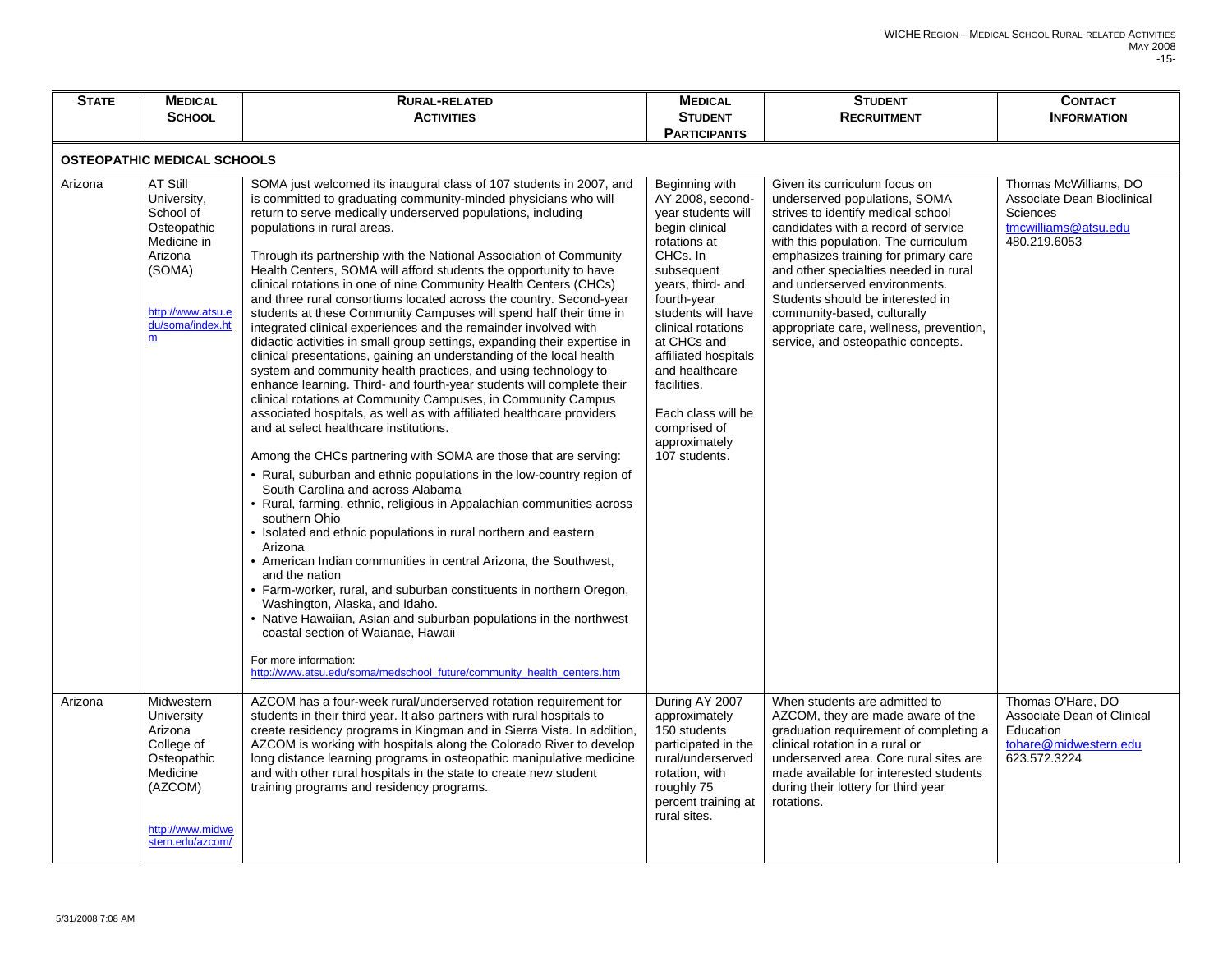| <b>STATE</b> | <b>MEDICAL</b>                                                                                                                                                       | <b>RURAL-RELATED</b>                                                                                                                                                                                                                                                                                                                                                                                                                                                                                                                                                                                                                                                                                                                                                                                                                                                                                                                                                                                                                                                                                                                                                                                                                                   | <b>MEDICAL</b>                                                                                                                                                                                                    | <b>STUDENT</b>                                                                                                                                                                                                                                                                                                                           | <b>CONTACT</b>                                                                                                                                  |
|--------------|----------------------------------------------------------------------------------------------------------------------------------------------------------------------|--------------------------------------------------------------------------------------------------------------------------------------------------------------------------------------------------------------------------------------------------------------------------------------------------------------------------------------------------------------------------------------------------------------------------------------------------------------------------------------------------------------------------------------------------------------------------------------------------------------------------------------------------------------------------------------------------------------------------------------------------------------------------------------------------------------------------------------------------------------------------------------------------------------------------------------------------------------------------------------------------------------------------------------------------------------------------------------------------------------------------------------------------------------------------------------------------------------------------------------------------------|-------------------------------------------------------------------------------------------------------------------------------------------------------------------------------------------------------------------|------------------------------------------------------------------------------------------------------------------------------------------------------------------------------------------------------------------------------------------------------------------------------------------------------------------------------------------|-------------------------------------------------------------------------------------------------------------------------------------------------|
|              | <b>SCHOOL</b>                                                                                                                                                        | <b>ACTIVITIES</b>                                                                                                                                                                                                                                                                                                                                                                                                                                                                                                                                                                                                                                                                                                                                                                                                                                                                                                                                                                                                                                                                                                                                                                                                                                      | <b>STUDENT</b>                                                                                                                                                                                                    | <b>RECRUITMENT</b>                                                                                                                                                                                                                                                                                                                       | <b>INFORMATION</b>                                                                                                                              |
|              |                                                                                                                                                                      |                                                                                                                                                                                                                                                                                                                                                                                                                                                                                                                                                                                                                                                                                                                                                                                                                                                                                                                                                                                                                                                                                                                                                                                                                                                        | <b>PARTICIPANTS</b>                                                                                                                                                                                               |                                                                                                                                                                                                                                                                                                                                          |                                                                                                                                                 |
| California   | Touro<br>University<br>College of<br>Osteopathic<br>Medicine-<br>California<br>(TUCOM)<br>http://www.tu.edu<br>/departments.php<br>$?id = 43$                        | Considering the national shortage of primary care physicians in rural<br>areas, TUCOM stresses matching physicians with community needs<br>and early identification of undergraduate students committed to<br>becoming rural primary care physicians.<br>Students can elect to do their clinical training embedded in a rural<br>area of northern California. Here they are able to undertake their third-<br>and four-year core rotations via a consortium of three hospitals in rural<br>communities.<br>$- - - - -$<br>TUCOM medical students also have the opportunity to participate in<br>the California Academy of Family Physician's (CAFP) summer<br>preceptorship program that has the potential to expose students to<br>rural medicine. Students who participate spend four weeks precepting<br>full-time with a family medicine physician. Students who precept at<br>rural sites live in the communities they serve. Rural community<br>preceptorships are also available that allow students to rotate<br>between multiple sites within the same rural community. This<br>increases their exposure to the community as a whole, and gives<br>them the opportunity to learn from physicians with different<br>backgrounds and interests. | During AY 2007,<br>14 students<br>elected to do their<br>core clinical<br>rotations in rural<br>northern<br>California.<br>$---$<br>Typically, two to<br>three students<br>participate in<br>CAFP each<br>summer. | During their second year, students are<br>made aware of the various sites that<br>are available for their third- and fourth-<br>year clinical rotations.                                                                                                                                                                                 | Abraham Pera, DO<br>Interim Associate Dean for<br><b>Clinical Education</b><br>abraham.pera@touro.edu<br>707.638.5923                           |
| California   | Western<br>University of<br>Health<br>Sciences<br>College of<br>Osteopathic<br>Medicine<br>(COMP)<br>http://www.weste<br>rnu.edu/xp/edu/c<br>omp/recruitment.<br>xml | Northwest Track (NWT). Thirty qualified students have the option of<br>participating in the NWT. Students complete their first two years of<br>study on the COMP campus in Pomona, California. The required third-<br>and fourth-year clinical rotations, excluding elective clerkship<br>experiences which can be taken anywhere, are completed in<br>WesternU/COMP affiliated hospitals and clinics in Alaska, Idaho,<br>Montana, Oregon, Washington or Wyoming. Varied training sites<br>across these states include rural locations.<br>By working collaboratively with undergraduate institutions, hospitals,<br>physicians, and graduate medical education (GME) programs in the<br>northwest, NWT is assisting to meet the special needs of rural<br>communities. Historically, medical students often pursue post<br>graduate residences in locations in which they trained via clinical<br>clerkships, and NWT provides an important pipeline of osteopathic<br>students who have a potential to practice in rural areas of the<br>northwest.<br>For more information:<br>http://www.westernu.edu/xp/edu/comp/nwt_contact.xml                                                                                                                 | Annually, at least<br>15 out 30 third<br>year students do<br>core clerkships at<br>rural sites.                                                                                                                   | Students learn about NWT through the<br>COMP application process.<br>Candidates for NWT must permanently<br>reside or possess a degree from a<br>four-year college or university in the<br>states of Washington, Oregon, Idaho,<br>Montana, Wyoming, and Alaska, and<br>commit to participate in clinical<br>clerkships in these states. | <b>Dirk Foley</b><br><b>Executive Director for</b><br><b>Educational Development</b><br>Northwest Region<br>foleyd@westernu.edu<br>503.319.0886 |